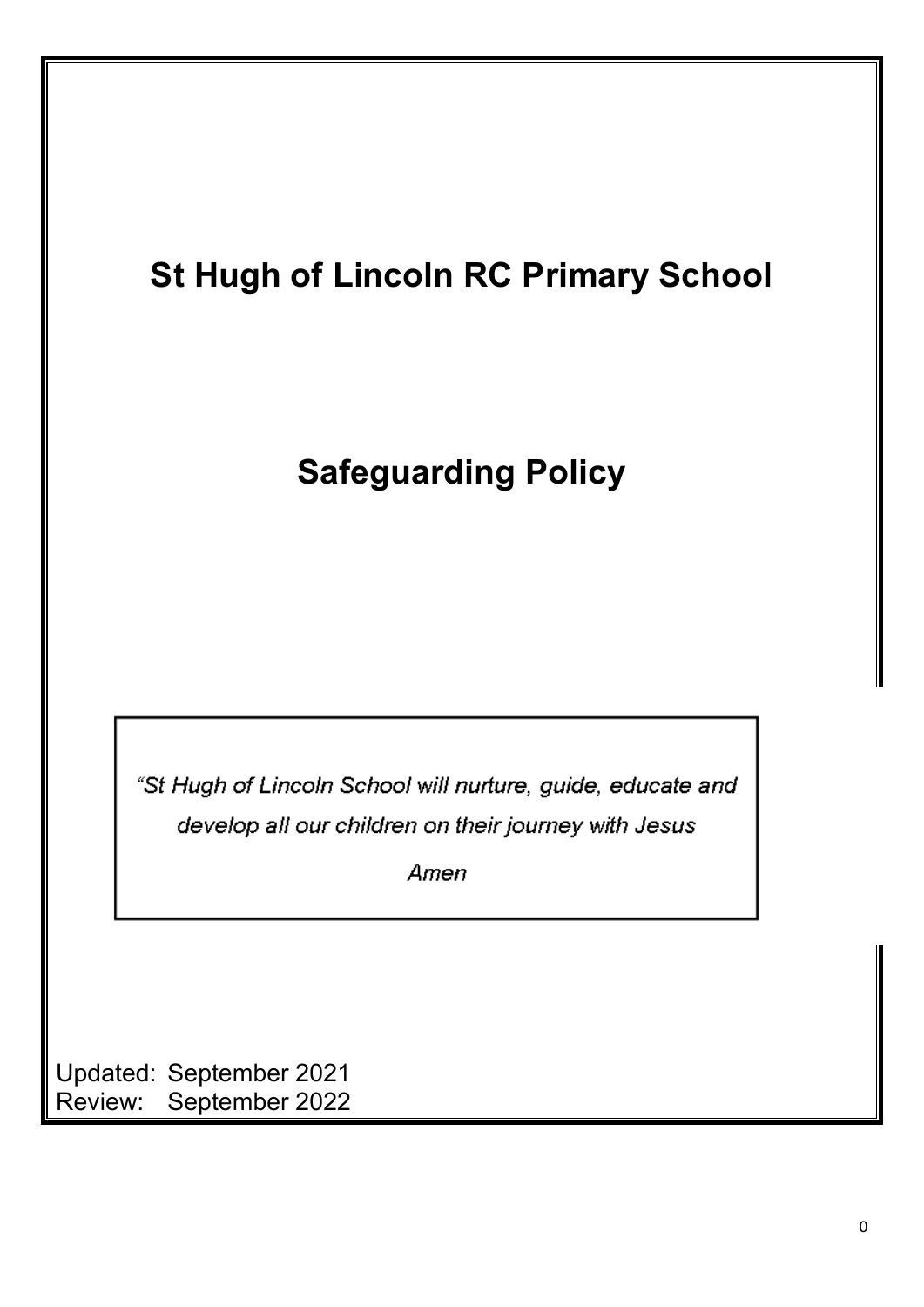| <b>Information</b>                                 | Date / Details                                                                                                                                                                                                                                                         |
|----------------------------------------------------|------------------------------------------------------------------------------------------------------------------------------------------------------------------------------------------------------------------------------------------------------------------------|
| <b>Policy Name</b>                                 | Template Safeguarding & Child Protection Policy for Schools                                                                                                                                                                                                            |
| Author(s) / Further<br><b>Information</b>          | Alison Thomason, Designated Safeguarding Lead, Urmston<br><b>Grammar School</b><br>Jake Ashall, Training Coordinator, Trafford Strategic<br>Safeguarding Partnership<br>Polly Goodson, Headteacher, St Anne's CE Primary School<br>Mark Mountcastle St Hugh of Lincoln |
| <b>Date Policy Created</b>                         | <b>July 2018</b>                                                                                                                                                                                                                                                       |
| Date of Last Review                                | January 2021                                                                                                                                                                                                                                                           |
| <b>Date of Current Review</b>                      | August 2021                                                                                                                                                                                                                                                            |
| <b>Date of Next Review</b>                         | August 2022                                                                                                                                                                                                                                                            |
| <b>Reference Number</b>                            | $V$ 07                                                                                                                                                                                                                                                                 |
| <b>Consultation Group(s)</b><br><b>And Date</b>    | <b>Safeguarding Education Forum - September 2021</b><br>TSSP Policy and Procedures - September 2021                                                                                                                                                                    |
| <b>Approving Committee(s)</b><br><b>And Date</b>   | Governing Body September 2021                                                                                                                                                                                                                                          |
| <b>This Document Replaces</b>                      | Trafford Model Safeguarding Policy for Schools - 2021-22<br>$V$ 06                                                                                                                                                                                                     |
| <b>Overall Responsibility for</b><br><b>Policy</b> | St Hugh of Lincoln Governors                                                                                                                                                                                                                                           |

Version Control History - changes from previous issues of document (if applicable):

| Version | Date       | Summary of changes                                               | Approved<br>by |
|---------|------------|------------------------------------------------------------------|----------------|
|         | 20/07/2018 | Complete template policy.                                        | Jake Ashall    |
| 2       | 26/07/2019 | Additions in key information section.                            |                |
|         |            | Clarity in Private Fostering section.                            | Jake Ashall    |
|         |            | Additional paragraph re Early Help.                              |                |
|         |            | Addition in Learning and Development.                            |                |
| 3       | 12/09/2019 | Addition of new Level of Need.<br>$\bullet$                      |                |
|         |            | Addition of section relating to sexual violence and sexual       | Jake Ashall    |
|         |            | harassment.                                                      |                |
|         |            | Alteration to section on DSL coordination of meeting attendance. |                |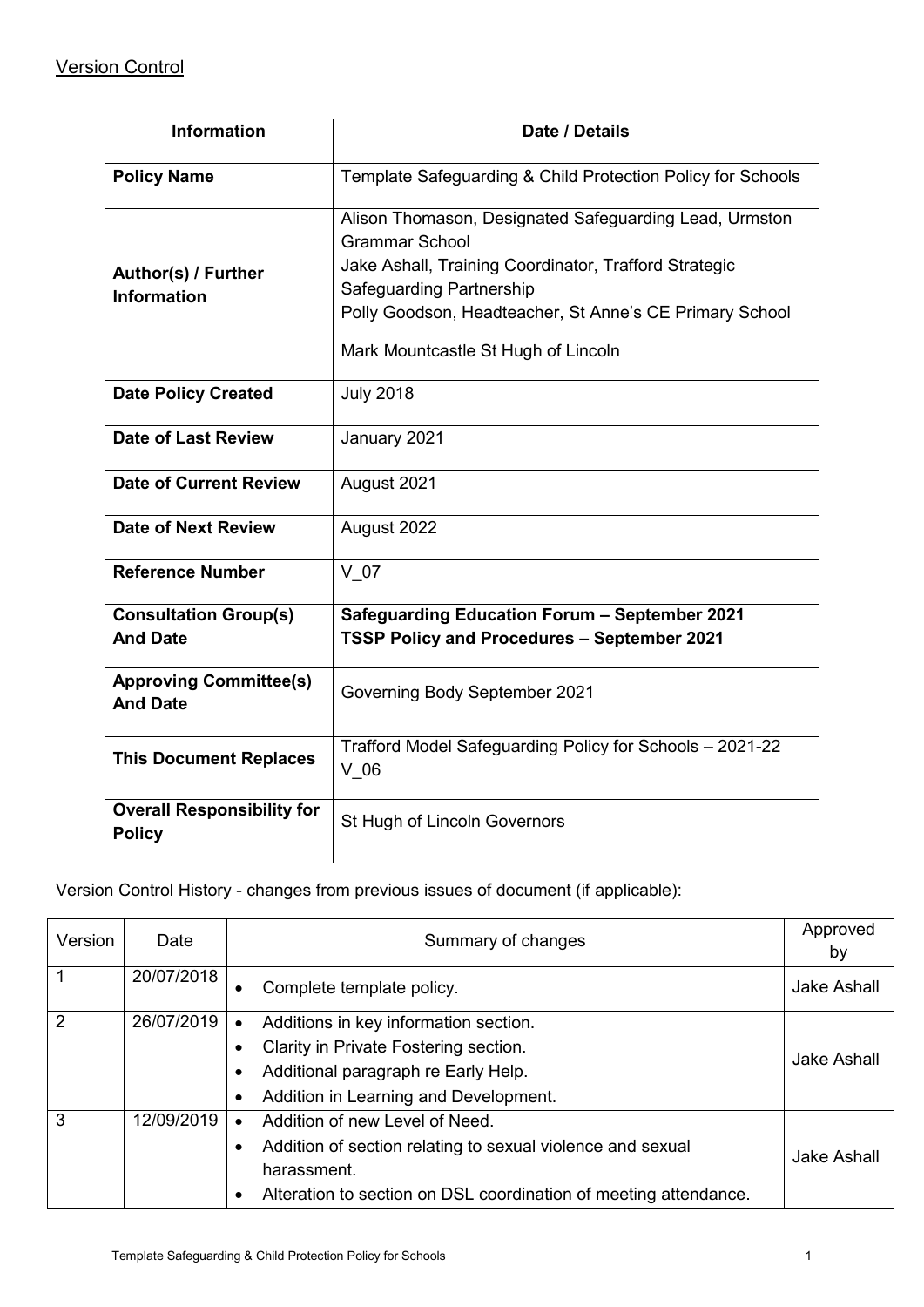| Version        | Date       | Summary of changes                                                                                                                                                                                                                                                                                                                                                                                                                                                                                                                                                                                                                                                                                                                                                                                                                                                                                                                                                                                                                                                                                                                                                                                                                                                                                                                                                                                                                                                                                                                          | Approved<br>by             |
|----------------|------------|---------------------------------------------------------------------------------------------------------------------------------------------------------------------------------------------------------------------------------------------------------------------------------------------------------------------------------------------------------------------------------------------------------------------------------------------------------------------------------------------------------------------------------------------------------------------------------------------------------------------------------------------------------------------------------------------------------------------------------------------------------------------------------------------------------------------------------------------------------------------------------------------------------------------------------------------------------------------------------------------------------------------------------------------------------------------------------------------------------------------------------------------------------------------------------------------------------------------------------------------------------------------------------------------------------------------------------------------------------------------------------------------------------------------------------------------------------------------------------------------------------------------------------------------|----------------------------|
| 4              | 30/03/2020 | Addition of appendix in relation to COVID-19 interim measures.<br>$\bullet$                                                                                                                                                                                                                                                                                                                                                                                                                                                                                                                                                                                                                                                                                                                                                                                                                                                                                                                                                                                                                                                                                                                                                                                                                                                                                                                                                                                                                                                                 | <b>Jake Ashall</b>         |
| 5              | 01/07/2020 | References of KCSIE 2019 changed to KCSIE 2020.<br>$\bullet$<br>All mentions of MARAT replaced with Trafford Children's First<br>Response.<br>Added paragraph relating to Covid 19 and references the<br>addendum to this policy.<br>Reference added in respect of Relationship Education for Primary<br>$\bullet$<br>and Sex and Relationship Education for Secondary.<br>Amendment to paragraph explaining Operation Encompass.<br>$\bullet$<br>Additional bullet point in relation to the criteria for an allegation.<br>$\bullet$<br>Update to Operation Encompass Flowchart.<br>$\bullet$<br>Amendment to First Response email.<br>$\bullet$<br>Amendment to TSSP email.<br>$\bullet$<br>Amendment to appendix in relation to COVID-19 measures in light<br>$\bullet$<br>of settings returning more students.                                                                                                                                                                                                                                                                                                                                                                                                                                                                                                                                                                                                                                                                                                                          | <b>Jake Ashall</b>         |
| 6              | 21/10/2020 | Addition of chapter on managing access to school premises.<br>$\bullet$<br>Addition of paragraph in 'managing allegations' section to provide<br>$\bullet$<br>clarity on allegations relating to supply staff.                                                                                                                                                                                                                                                                                                                                                                                                                                                                                                                                                                                                                                                                                                                                                                                                                                                                                                                                                                                                                                                                                                                                                                                                                                                                                                                              | <b>Jake Ashall</b>         |
| $\overline{7}$ | 17/08/2021 | Addition of numerical bullet points to improve the flow of this<br>$\bullet$<br>document.<br>1.1 - Addition to foreword – inclusion of proprietor (independent<br>schools) and example foreword<br>2.i - Update of legislation - KCSiE September 2021<br>$\bullet$<br>2.2.iv - Addition of Trafford's Multi-agency Safeguarding<br>Arrangements<br>2.3.i – Peer on Peer abuse policy to replace Anti-bullying policy<br>(schools to revise policy in light of KCSiE: Part 5)<br>2.3. vii - Addition of Managing allegations policy<br>٠<br>2.3. viii - Addition of Information sharing/management policy<br>٠<br>3.1 – Contact information for Designated Teacher and Senior<br>$\bullet$<br><b>Mental Health Lead</b><br>3.13 - Additional information added<br>$\bullet$<br>3.14 – New paragraph added.<br>٠<br>4.5 - Additional safeguarding topics added<br>$\bullet$<br>4 – Removal of paragraph on CSE.<br>$\bullet$<br>4.9 - Addition of footnote on mandatory duty.<br>4.12 - Additional information added.<br>$\bullet$<br>4.13 - Additional information added.<br>$\bullet$<br>4.14 - New paragraph added.<br>5.1 - Additional information added.<br>$\bullet$<br>5.2. viii – Addition of The role of the designated safeguarding lead<br>$\bullet$<br>5.2.ix - Addition of Trafford's Early Help process<br>$\bullet$<br>5.4.iii - Addition of TSSP Bulletin<br>$\bullet$<br>5.7-5.10 - New paragraphs added.<br>$\bullet$<br>6.1 – New checks added (delete as appropriate)<br>$\bullet$<br>6.5 - Additional information added. | Policies and<br>Procedures |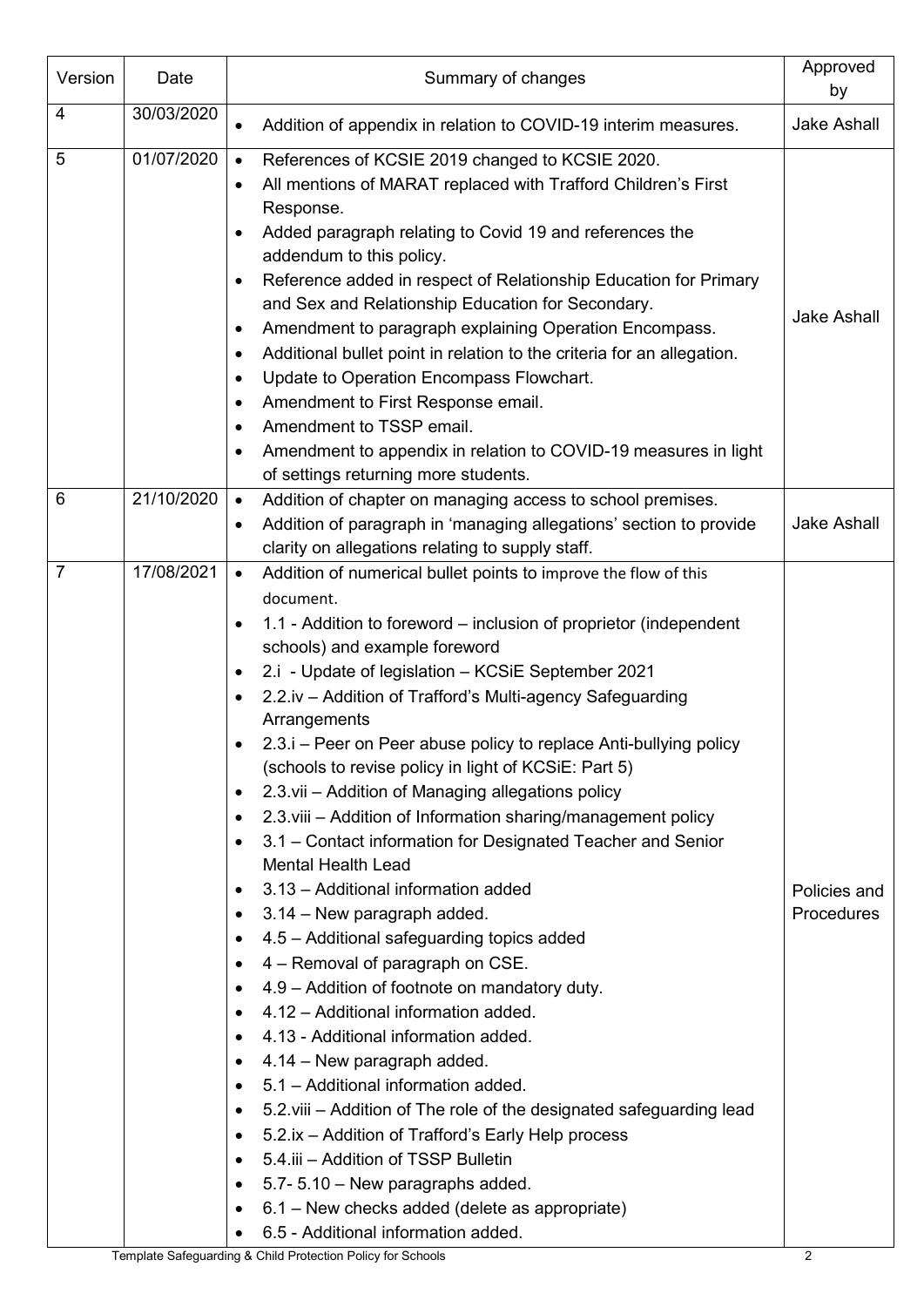| Version | Date | Summary of changes                     | Approved<br>by |
|---------|------|----------------------------------------|----------------|
|         |      | 7.1 - New paragraph added.             |                |
|         |      | 7.7 - Additional information added     |                |
|         |      | 7.12-7.14 - New Paragraphs added       |                |
|         |      | 9 - New terms added.                   |                |
|         |      | Appendix 4 – New contact details added |                |
|         |      | Appendix 10-11 - New Paragraphs added  |                |
|         |      | Removal of Covid-19 paragraph          |                |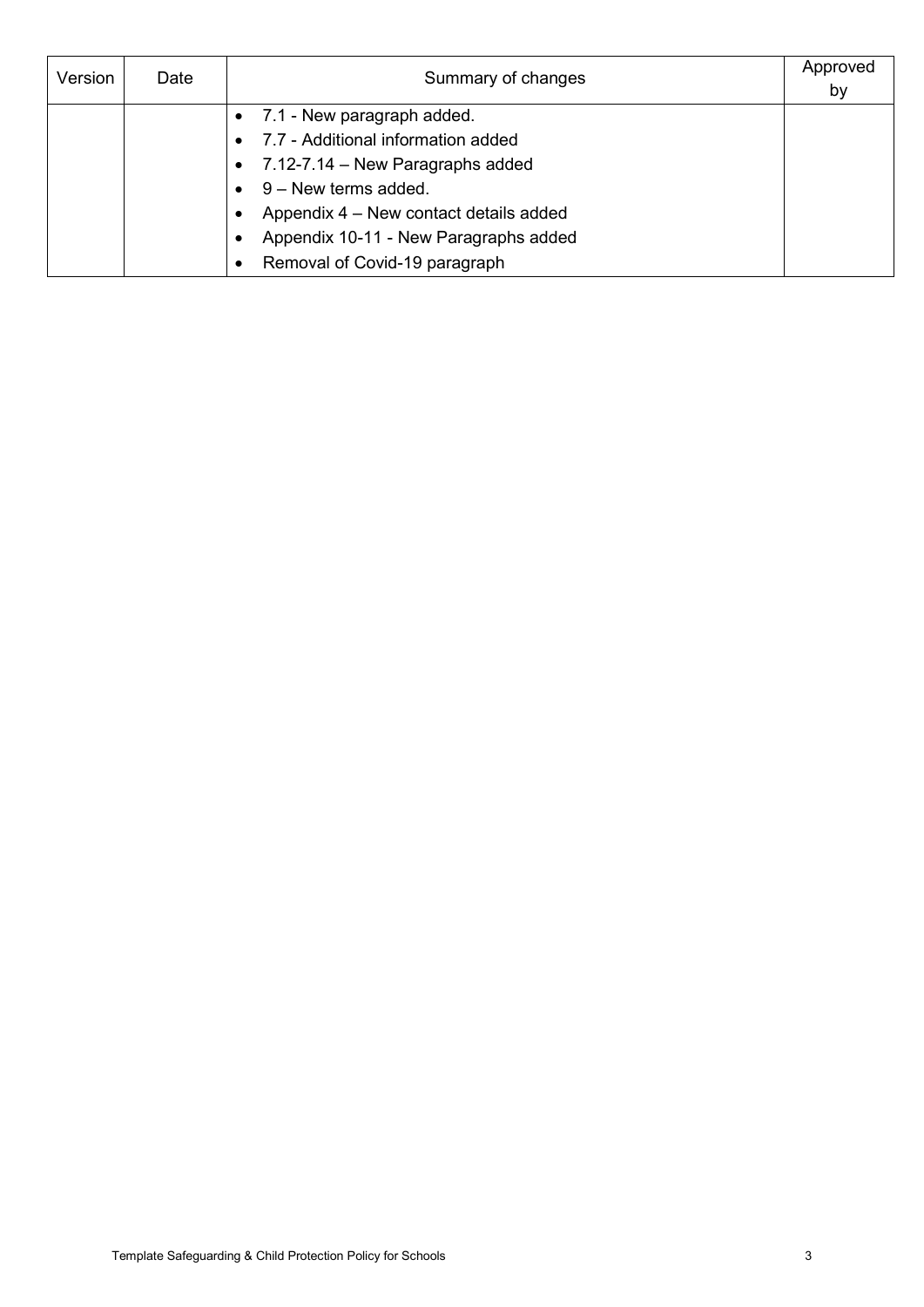### **Contents**

| $\mathbf{1}$ .                                                         |                                                                                          |  |  |
|------------------------------------------------------------------------|------------------------------------------------------------------------------------------|--|--|
| 2.                                                                     |                                                                                          |  |  |
| 3.                                                                     |                                                                                          |  |  |
| 4.                                                                     |                                                                                          |  |  |
| 5.                                                                     |                                                                                          |  |  |
| 6.                                                                     |                                                                                          |  |  |
| 7.                                                                     | Managing allegations against professionals who work with children  11                    |  |  |
| 8.                                                                     |                                                                                          |  |  |
| 9.                                                                     |                                                                                          |  |  |
|                                                                        |                                                                                          |  |  |
|                                                                        |                                                                                          |  |  |
|                                                                        | Appendix 3 HM Government guidance -What to do if you're worried a child is being abuse20 |  |  |
|                                                                        |                                                                                          |  |  |
|                                                                        |                                                                                          |  |  |
|                                                                        |                                                                                          |  |  |
|                                                                        |                                                                                          |  |  |
| Appendix 8 Trafford Strategic Safeguarding Partnership Level of Need21 |                                                                                          |  |  |
|                                                                        |                                                                                          |  |  |
|                                                                        |                                                                                          |  |  |
|                                                                        |                                                                                          |  |  |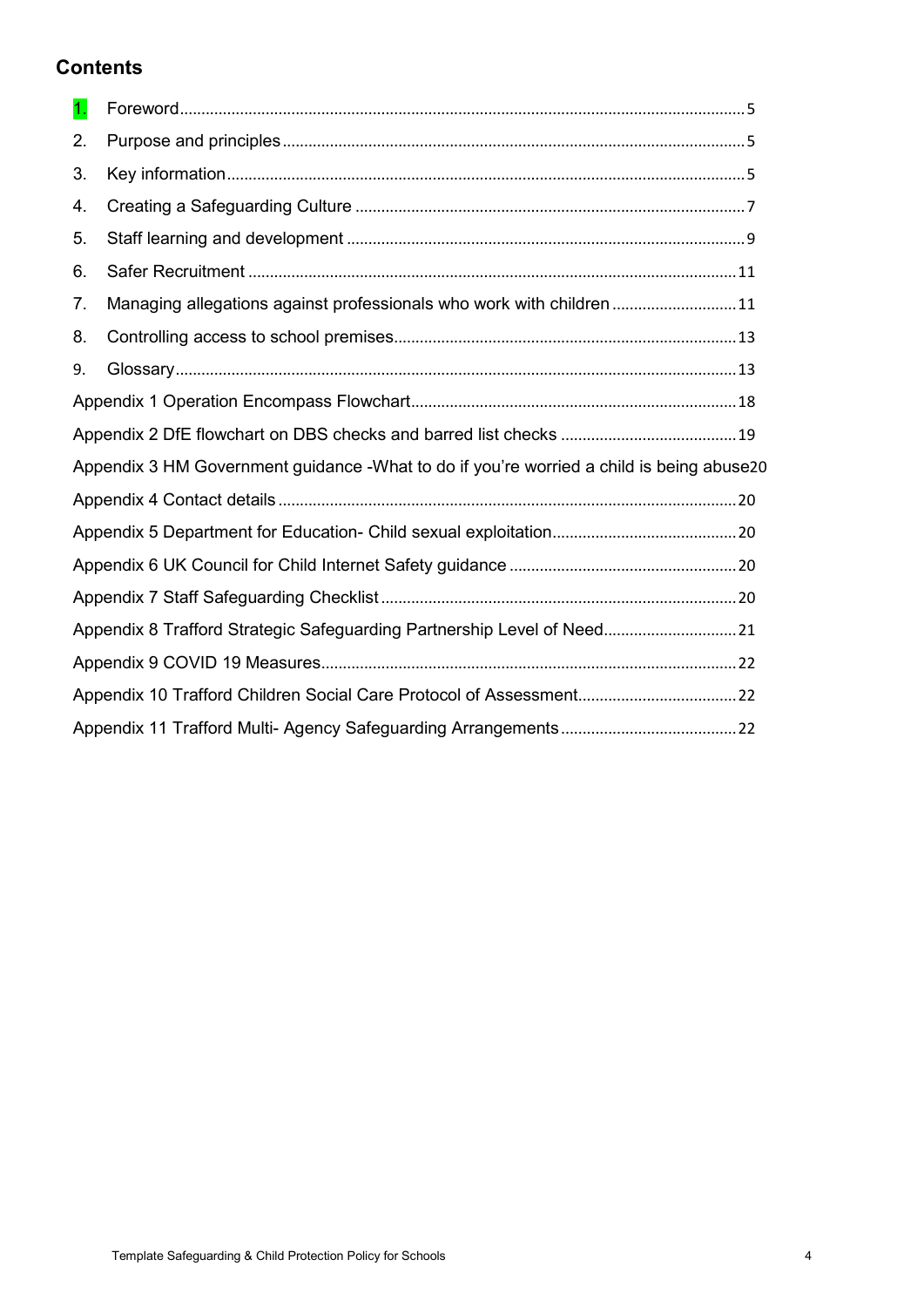### <span id="page-5-0"></span>**1. Foreword**

1. At St Hugh of Lincoln we work hard to create and maintain a safe learning environment where all children and adults feel safe, secure and valued and know they will be listened to and taken seriously. This policy has been adopted to ensure that all adults at St Hugh of Lincoln RC Primary School are working together to safeguard and promote the welfare of children and young people. The schools commitment to safeguarding the welfare of our children is our highest priority and the school is committed to developing and maintaining a 'culture of vigilance' to ensure children and learners are protected and feel safe, and that signs and symptoms of abuse are picked up, thus the opportunity for those wishing to cause harm to children is drastically reduced.

### <span id="page-5-1"></span>**2. Purpose and principles**

- 1. The purpose of this document is to ensure that all stakeholders are aware of the arrangements that St Hugh of Lincoln RC Primary School ("hereinafter referred to as 'the school") have in place for safeguarding and promoting the welfare of its pupils/students. It provides guidance to help staff who may have concerns about the safety or welfare of a child, and sets out the school's position in relation to the safeguarding process.
- 2. This policy:
	- i. has been written in line with the Department for Education (DfE) statutory guidance Keeping children safe in education, September 2021, and any other relevant UK legislation and government guidance.
	- ii. applies at all times when the school is providing services or activities directly under the management of the school staff.
	- iii. is publically available on the schools website, and a printed copy can be made available via the school office.
	- iv. Reflects Trafford Strategic Safeguarding Partnership Multi-agency safeguarding arrangements.
- 3. This policy is consistent with all other policies adopted by the Governors and should in particular be read in conjunction with the following policies relevant to the safety and welfare of children:
	- i. Peer on Peer Abuse Policy
	- ii. Behaviour Management Policy
	- iii. Staff Code of Conduct
	- iv. IT/Online Safety Policy
	- v. Whistle blowing Policy
	- vi. Children missing from Education Policy
	- vii. Managing Allegations Policy
	- viii. Information Sharing/Management Policy

### <span id="page-5-2"></span>**3. Key information**

1. Below is a table of people with specific lead responsibilities around safeguarding.

| <b>Role</b>                               | <b>Name</b>                 | <b>Contact details</b>            |
|-------------------------------------------|-----------------------------|-----------------------------------|
| <b>Designated</b><br>Safeguarding<br>Lead | <b>Mr Mark Mountcastle</b>  | 0161 912 2906                     |
| (DSL)                                     |                             | Head.sthughlincps@trafford.gov.uk |
| <b>Deputy DSL</b>                         | <b>Mrs Maureen Atherton</b> | 0161 912 2906                     |
|                                           |                             | athertonm@st-                     |
|                                           |                             | hughlincoln.trafford.sch.uk       |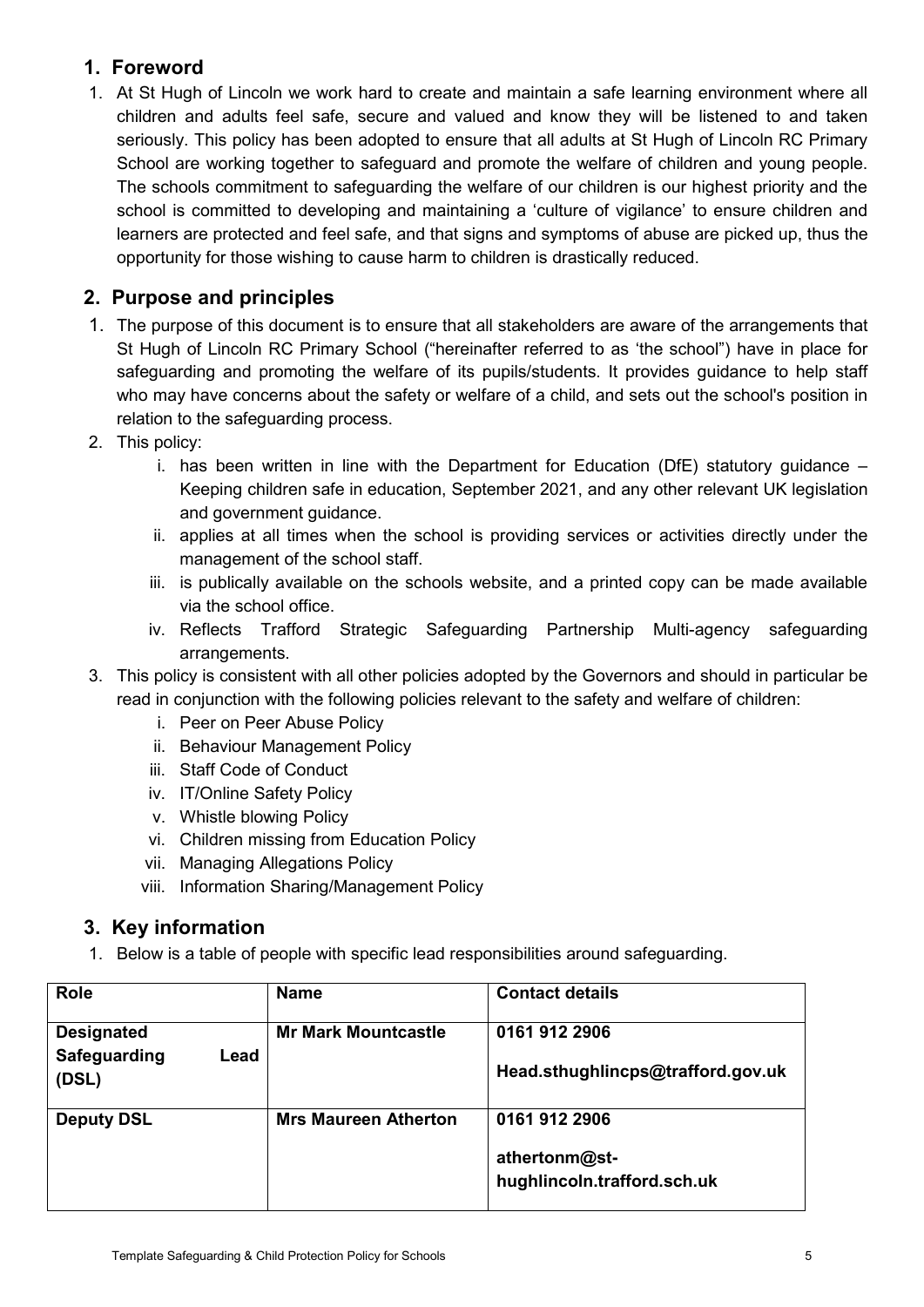| <b>Headteacher</b>           | <b>Mr Mark Mountcastle</b> | 0161 912 2906                                       |
|------------------------------|----------------------------|-----------------------------------------------------|
|                              |                            | head@sthughlincps@trafford.gov.uk                   |
| <b>Named</b><br>Safeguarding | <b>Mr Kevin Speake</b>     | <b>School Office:</b>                               |
| <b>Governor</b>              |                            | 0161 912 2906                                       |
|                              |                            | k.speake@st-antonys.com                             |
| <b>Chair of Governors</b>    | <b>Mr Pat Breslin</b>      | <b>School Office:</b>                               |
|                              |                            | 0161 912 2906                                       |
|                              |                            | chairofgovernors@st-<br>hughlincoln.trafford.sch.uk |

- 2. All staff working in this School (including visiting staff, volunteers and students on placement) are required to report instances of actual or suspected child abuse or neglect to the Designated Safeguarding Lead who is a member of the school's leadership team. This person has the appropriate status and authority within the school to carry out the duties of the post.
- 3. The Designated Safeguarding Lead is also the first point of contact for external agencies that are carrying out Child Protection investigations and safeguarding enquiries.
- 4. The Designated Safeguarding Lead co-ordinates the schools representation at multi-agency meetings relating to safeguarding to ensure information is effectively shared between agencies. The DSL is also responsible for their schools contribution and commitment to any plans, team around the family and core groups or other assessment. These meeting include:
	- i. Team around the Family Meetings (Early Help)
	- ii. Social Care Strategy Meetings
	- iii. Child in Need Meetings
	- iv. Initial Child Protection Conferences
	- v. Review Child Protection Conferences
- 5. The Designated Safeguarding Lead will also ensure the submission of written reports for relevant multi-agency meetings (relevant meetings named above).
- 6. When an individual concern/incident is brought to the notice of the Designated Safeguarding Lead, they will be responsible for deciding whether or not this should be reported to other agencies as a safeguarding issue, or whether a single agency response would be more appropriate and proportionate (Early Help – Level 2 of the Level of Need).
- 7. If the school identifies emerging needs or if emerging needs are identified by other professionals, and/or the family themselves and the school is best placed to provide a single agency response to the presenting need(s), we will do so under the banner of Early Help. We will utilise our internal support network of the school councillor and document the Early Help provided on our own internal systems, CPOMS. This is just for cases that are at Level 2 of the Level of Need<sup>[1](#page-6-0)</sup>.
- 8. When engaging other services outside of our school to form part of a Team around the Family, we will utilise Trafford's Early Help Assessment<sup>[2](#page-6-1)</sup> to ensure this is formalised in a consistent way for all agencies involved at that point. Where necessary the school will complete an Early Help Assessment to identify specific needs that require the assistance of other services outside of the school.

 $\overline{a}$ 

<span id="page-6-1"></span><span id="page-6-0"></span>Template Safeguarding & Child Protection Policy for Schools 6 <sup>1</sup> The Trafford Strategic Safeguarding Partnership Level of Need is a document that provides a useful guide for professionals to determine what level of service provision is appropriate and proportionate, based on the ind Trafford's Early Help Assessment is an assessment of emerging and existing needs of a child and/or their family to ascertain their strengths and development needs, in addition to forming an action plan to manage any risk and to deal effectively with the emerging and/or existing needs to ensure they have the best possible outcome without the need to escalate to statutory services.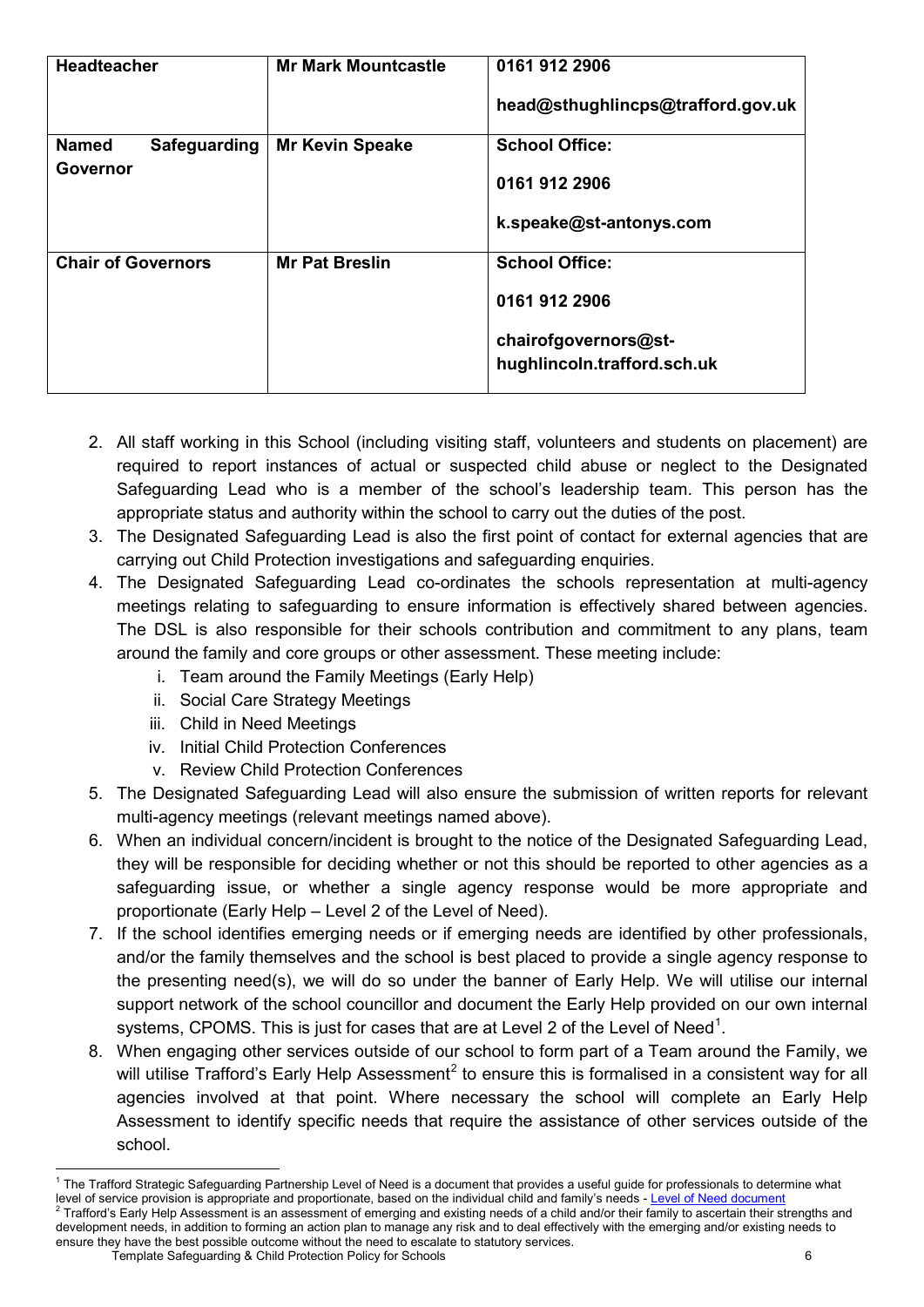- 9. Arrangements are in place to ensure that at least one person who is a trained designated safeguarding lead is available when children are taking part in school led activity, this includes before and after school clubs and other extra-curricular activities, both during and out of term time. In the very rare even that both of the trained leads is not on site, either or both are available to be contacted.
- 10. If a child is in immediate danger, contact will be made with the police via 999.
- 11. If a child is identified as a Child in Need or a child at risk of or being subjected to significant harm, a referral will be made to Trafford Children's First Response<sup>[3](#page-7-1)</sup> via the online referral form.
- 12. Whilst any professional can make a referral to children's social care, in school we expect all staff where practically possible to always discuss their concerns with the designated safeguarding lead first to ensure all information is coordinated and held in one central point. If staff need to make a referral as a matter of urgency they are expected to feedback to the designated safeguarding lead as soon as practically possible thereafter. All relevant contact details for children's social care are shared with staff via our staff safeguarding notice board, in their induction and in Appendix 4 of this policy.
- 13. All verbal conversations that take place regarding safeguarding concerns, discussion and decisions made will promptly be recorded in writing on the school's recording system, CPOMS.
- 14. Where there is a safeguarding concern the school ensures the child's wishes and feelings are taken into account when determining what action to take and what services to provide. Systems are in place, and are well promoted, easily understood and easily accessible for children to confidently report abuse, knowing their concerns will be treated seriously, and knowing they can safely express their views and give feedback.

### <span id="page-7-0"></span>**4. Creating a Safeguarding Culture**

- 1. It is important to us at the school that all children feel safe and supported in our setting.
- 2. Safeguarding is our priority across all aspects of our work and our policy underpins the rigorous practice that takes place in the school to best protect our students, and staff.
- 3. Refresher training for all staff is undertaken annually by a fully qualified trainer.
- 4. All staff are aware of the categories of abuse, which are:



- 5. The definitions of which can be found in the glossary, and signs and symptoms of the four categories of abuse can be found in Appendix 3.
- 6. Staff are also made aware of other key safeguarding topics that, these are:



<span id="page-7-1"></span>Template Safeguarding & Child Protection Policy for Schools 7 **.**  $3$  Trafford Children's First Response is the Front Door to Children's Services in Trafford Council. It comprises of Children's Social Care, Intensive Family Support, Police, Health and Mental Health, IDVA support and a Specialist Education Practitioner.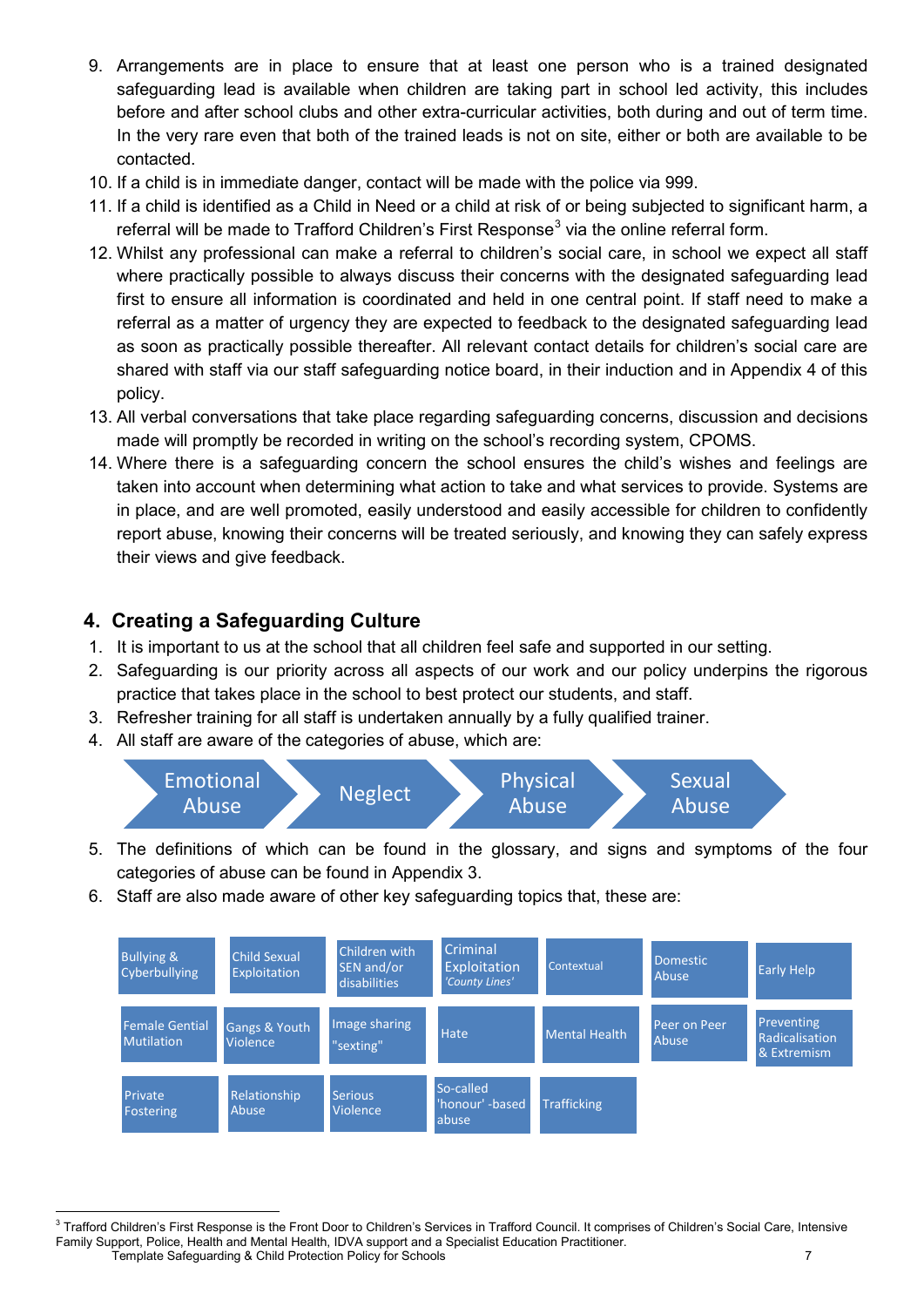- 7. The definitions of the above can be found in the glossary. Information and learning relating to the above topics is made available in school, but staff are also encouraged to undertake their own learning. More information in relation to staff training etc. can be found in the 'Staff learning and development' section of this policy.
- 8. Additional to the above, the school recognises the significant impact domestic abuse can have on children and young people, therefore we have signed up to Operation Encompass.
- 9. Operation Encompass is an agreement between Greater Manchester Police and schools within Trafford. This agreement facilitates the sharing of information relating to domestic incidents where children live or frequent. A flowchart explaining the process for sharing information through Operation Encompass can be found in Appendix 1.
- 10. Staff are directed to the NSPCC's website for guidance on signs and symptoms of Female Genital Mutilation (FGM) - [NSPCC website.](https://www.nspcc.org.uk/preventing-abuse/child-abuse-and-neglect/female-genital-mutilation-fgm/signs-symptoms-and-effects/) The school recognises and adheres to its mandatory duty<sup>[4](#page-8-0)</sup> to report any suspected or known cases of FGM about a female under 18 years old to the police.
- 11. If a member of staff becomes aware of a private fostering arrangement they will notify the Designated Safeguarding Lead or their deputy as soon as possible. All known or suspected Private Fostering Arrangements will be reported to children's social care in the area where the child resides. Private Fostering is defined in the glossary.
- 12. All cases of known or suspected 'Honour-based' Abuse will be reported via the schools normal channels and the appropriate professional advice sought and external referrals completed.
- 13. All staff recognise that children are capable of abusing their peers (including online). Incidents of peer-on-peer abuse may need to be dealt with in various ways. Incidents of bullying will be dealt with via the schools Peer on Peer abuse policy and/or behaviour policy. Incidents which take place outside of school may need to be addressed in school however the school are clear that where professional advice needs to be sought from external partners, it will be. The schools Designated Safeguarding Lead will consult children's social care on matters relating to the safety and welfare of a child and will consult the police in respect of matters relating to a possible crime.
- 14. In respect of sexual violence and sexual harassment between children, the school takes a proactive approach to prevent such incidents from taking place. We incorporate healthy relationships, people who help us, British values etc. in to our curriculum time in an age appropriate way for the year groups in school, and with consideration that a more personalised or contextualised approach for more vulnerable children, victims of abuse and some SEND children. Also from September 2021 we have included Relationship Education (Ten Ten) in the school timetable, in line with DfE guidance and the national curriculum.
- 15. When incidents of sexual violence and sexual harassment occur the schools response is ultimately decided on a case-by-case basis, with the designated safeguarding lead (or a deputy) taking the lead role, using their professional judgement and being supported by other agencies, such as children's social care and the police as required to put a proportionate and supportive package of care in place for those affected.
- *16.* The school adopts the UK Council for Child Internet Safety guidance 'Sexting in schools and colleges: Responding to incidents and safeguarding young people' in respect of our response to sexting. This guidance clearly sets out how to handle incidents, should they occur and what preventative steps can be taken to educate young people. This guidance can be found in Appendix 6.
- 17. All staff are expected to refer to HM Government guidance 'What to do if you're worried a child is being abused – Advise for practitioners' for further help in identifying signs and symptoms of child abuse and neglect. This guidance can be found in Appendix 3.

<span id="page-8-0"></span> $4$  Under section 5B(11) (a) of the Female Genital Mutilation Act 2003, "teacher" means, in relation to England, a person within section 141A(1) of the Education Act 2002 (persons employed or engaged to carry out teaching work at schools and other institutions in England).

Template Safeguarding & Child Protection Policy for Schools 8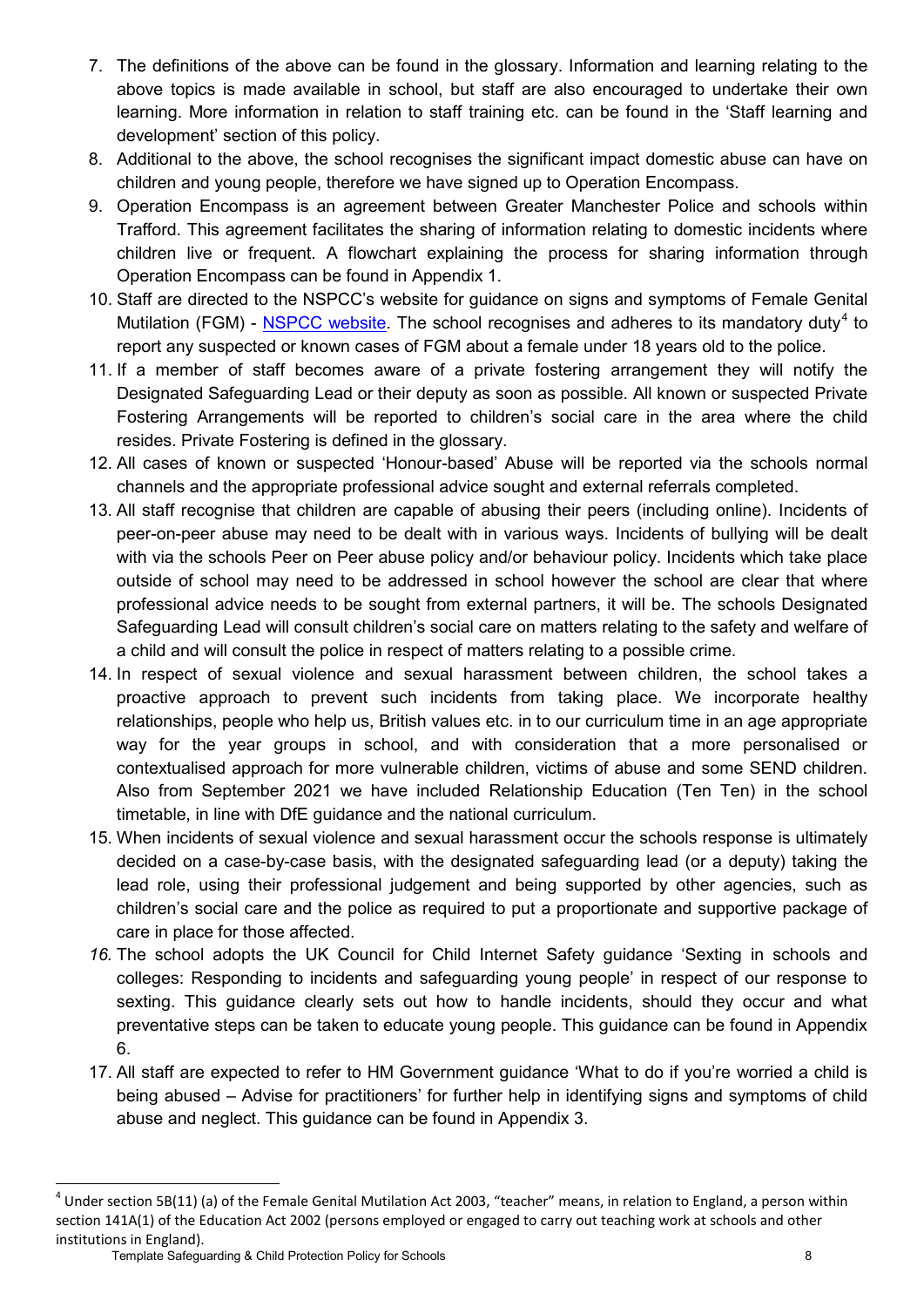- 18. Robust systems have been established in school for dealing with safeguarding concerns. All allegations of abuse and neglect, whether suspected or known will be treated seriously and in confidentially. The school use CPOMS to keep records of incidents and concerns regarding children and families.
- 19. All information is handled in accordance with the school's Information Sharing/Management Policy, which is written in line with HM Government guidance – 'Information Sharing: Advice for practitioners providing safeguarding services to children, young people, parents and carers, July 2018', and the 7 principles of information sharing within that document.
- 20. Throughout school, safeguarding is taught as part of our curriculum. We appreciate that whilst adults in school are working hard to keep children safe, children also play a large part in keeping themselves and their peers safe from abuse and neglect.
- 21. An age-appropriate curriculum is rolled out in school to build capacity amongst our students in their understanding of particular issues, and what actions they can take to be safe. The school use a scheme called Ten Ten which deals sensitively with many issues associated with feeling safe and developing positive and healthy relationships.
- 22. Instances of children who are missing from education are dealt with under the schools children missing from education policy, which sets out the schools approach to tackling this issue, and the steps school will take when a child has poor attendance and/or are regularly missing.
- 23. To assist with the above and other incidents, the school will request two emergency contacts for each child to ensure school have other means of contacting a key adult, should one be unavailable for any reason.
- 24. The school takes an active stance on meeting the duties placed upon them by the Counter Terrorism and Security Act 2015 (The Prevent Duty), and we have created a culture which embraces the fundamental 'British values'. To ensure compliance with the Prevent Duty, all staff have undertaken online training.
- 25. Ensure staff are able to identify children who may be vulnerable to radicalisation, and know what to do when they are identified, all staff have undertaken online training.
- 26. Build resilience and capacity in the students by promoting the fundamental British values and enabling them to voice and challenge views in a safe space
- 27. The school understands that children with needs and disabilities can face additional safeguarding challenges, and staff constantly challenge their own thought process in scenarios like this. This is to ensure that additional difficulties aren't straight away related to the special educational need or disability, and that staff are considering the risk of abuse or neglect just as much.

### <span id="page-9-0"></span>**5. Staff learning and development**

- 1. Learning about safeguarding is given a high priority at the school. Expertise is extended effectively and internal capacity is built up through performance management. Managers ensure that all staff regularly undertake a comprehensive range of learning to promote safe practice in classrooms, around the school and off site. Staff working at our school maintain an attitude of '**it could happen here'** where safeguarding is concerned, and when concerned about the welfare of a child, staff always act in the **best interests of the child**.
- 2. All new staff to the school have a comprehensive induction, this includes reading and understanding:
	- i. Information sharing: advice for practitioners who are providing safeguarding services
	- ii. Part one and Annex A of 'Keeping children safe in education 2021'
	- iii. School Behaviour Policy
	- iv. School Policy for Children Missing from Education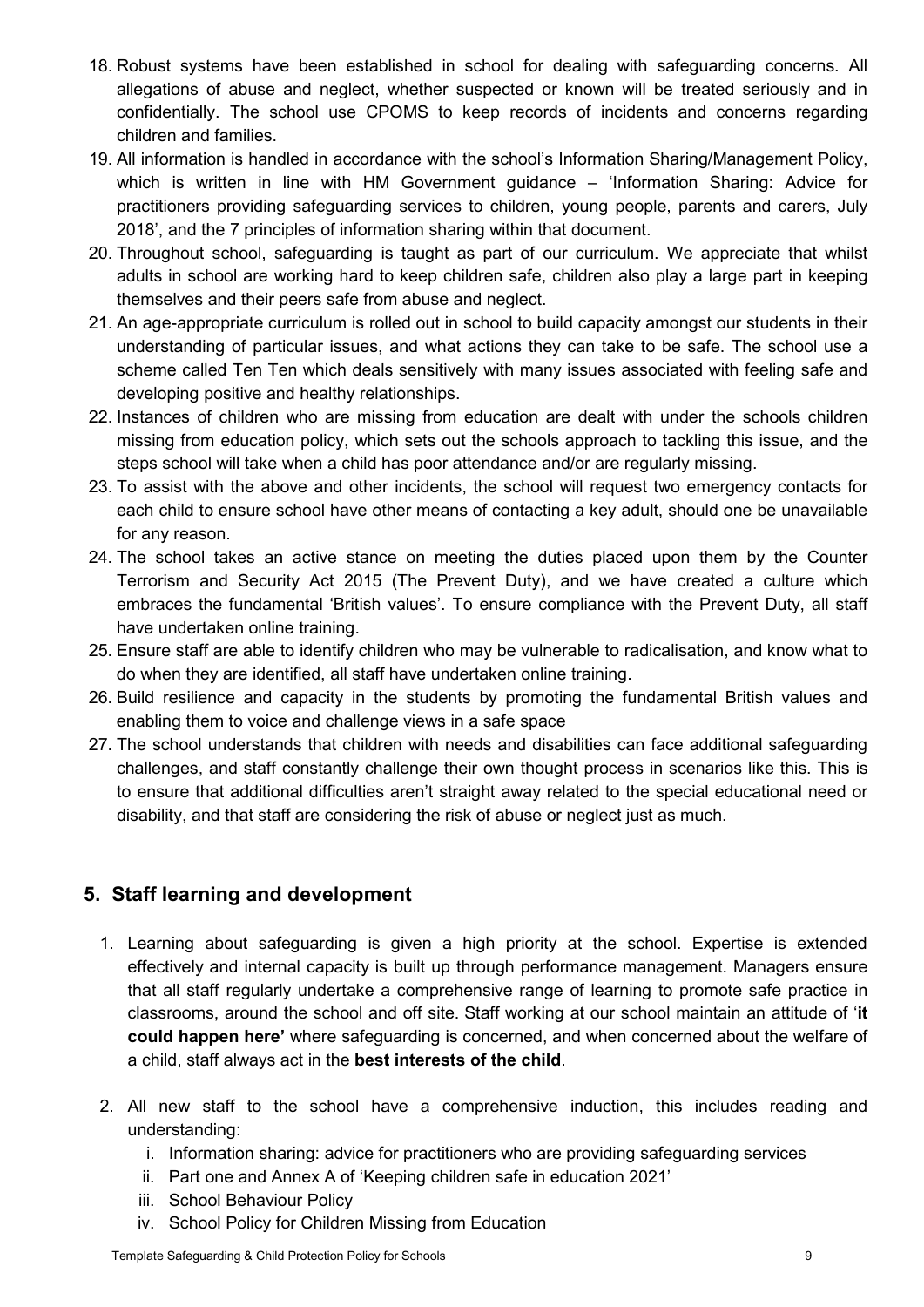- v. Staff Code of Conduct
- vi. This Safeguarding & Child Protection Policy
- vii. 'What to do if you're worried a child is being abused' guidance
- viii. The role of the designated safeguarding lead
- ix. Trafford's Early Help process
- 3. Designated staff are trained in specialist areas of work, such as:
	- i. Designated Safeguarding Lead
	- ii. Mental Health Champion
	- iii. Domestic Abuse Champion etc.
	- iv. Designated Teacher for Looked After Children
- 4. A variety of learning materials on safeguarding are made available in school to ensure staff continually develop their understanding and practice around safeguarding, these include:
	- i. TSSP Termly Safeguarding in Education Bulletins
	- ii. TSSP Multi-Agency Learning and Development Programme
	- iii. TSSP Bulletin
	- iv. Leaflets
	- v. Mentoring
	- vi. Online learning
	- vii. Posters in the staff room detailing referral processes and key topics
	- viii. Shadowing
	- ix. Staff handbook
	- x. Staff induction pack
	- xi. Standing agenda item staff meetings
	- xii. In-house training
	- xiii. Video
	- xiv. Workbooks
	- xv. NSPCC (monthly) and Andrew Hall (weekly) email updates for staff and governors
- 5. A checklist is used as part of the induction process, and thereafter in the performance management process to ensure all compulsory learning has taken place. A blank copy of this form can be found in Appendix 7.
- 6. Safeguarding is always re-visited at least on an annual basis in staff performance management sessions, to ensure they are as confident and competent in carrying out their safeguarding responsibilities as they possibly can be.
- 7. All staff should know what to do if a child tells them he/she/they are being abused, exploited or neglected including peer on peer abuse. Staff should know how to manage the requirement to maintain an appropriate level of confidentiality. This means only involving those who need to be involved, such as the designated safeguarding lead (or a deputy) and children's social care. Staff should never promise a child that they will not tell anyone about a report of any form of abuse, as this may ultimately not be in the best interests of the child.
- 8. All staff should be able to reassure victims that they are being taken seriously and that they will be supported and kept safe. A victim should never be given the impression that they are creating a problem by reporting abuse, sexual violence or sexual harassment. Nor should a victim ever be made to feel ashamed for making a report.
- 9. All staff should be aware that children can abuse other children (often referred to as peer on peer abuse). And that it can happen both inside and outside of school or college and online. It is important that all staff recognise the indicators and signs of peer on peer abuse and know how to identify it and respond to reports.
- Template Safeguarding & Child Protection Policy for Schools 10 10. All staff should understand, that even if there are no reports in their schools or colleges it does not mean it is not happening, it may be the case that it is just not being reported. As such it is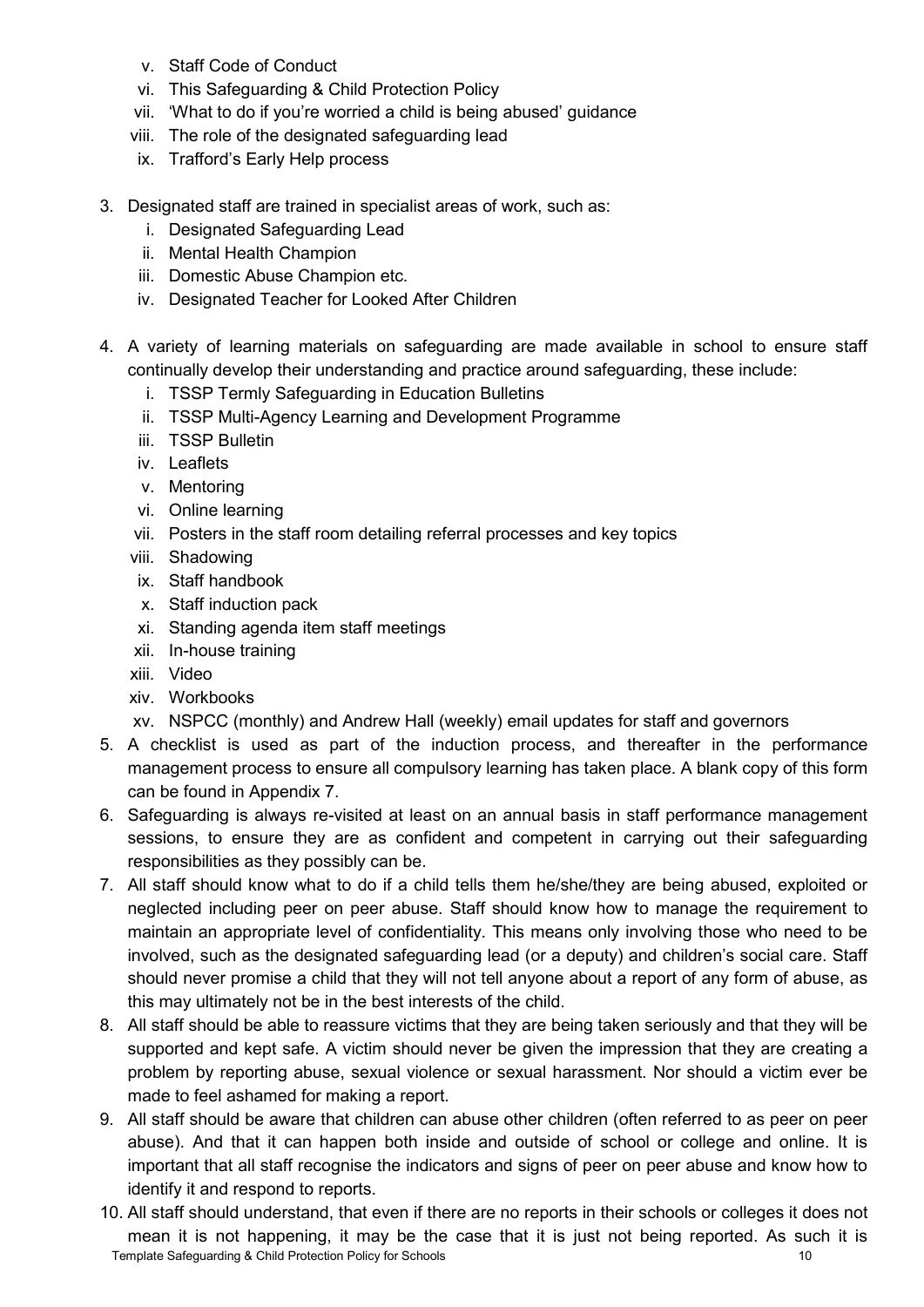important if staff have any concerns regarding peer on peer abuse they should speak to their designated safeguarding lead (or deputy).

- 11. All training events are offered out to all volunteers working in school and the governing body, to ensure they too have the opportunity to understand the processes and practices as they apply in the school.
- 12. As and when required, other external agencies may be consulted to assist with staff learning and development.

### <span id="page-11-0"></span>**6. Safer Recruitment**

1. Senior managers and the governing body ensure that stringent recruitment and vetting procedures are in place for staff and other adults, and that nobody commences work unless all necessary checks are complete to a satisfactory level. The same rigour is applied when appointing volunteers.

Checks undertaken include:

| Enhanced Criminal Records Bureau Check         | Barred List Check (if working regulated activity before   |
|------------------------------------------------|-----------------------------------------------------------|
|                                                | DBS certificate is available)                             |
|                                                |                                                           |
| Two professional references                    | Establish confirmation of physical and mental fitness for |
|                                                | the role                                                  |
| Identity confirmation                          | Confirmation of right to work in the UK                   |
|                                                |                                                           |
| Qualification check                            | Overseas police checks (if appropriate) follow the right  |
|                                                | government guidance following the UK's exit from the      |
|                                                | European Union Government website                         |
| Staff suitability declaration (if appropriate) | Prohibition from teaching check (only if employed as a    |
|                                                | teacher)                                                  |

- 2. A member of the senior leadership team will take responsibility for ensuring that all relevant checks are carried out and documented on the schools single central record. Supporting evidence for recruitment checks is included in the staff member's personnel file.
- 3. Some of our senior leaders and governors have completed safer recruitment training. At least one member of every interview panel for a position in the school (paid or voluntary) will have completed safer recruitment training. This training is refreshed when appropriate.
- 4. Where children are involved in the recruitment process e.g. to conduct an interview, they are briefed for this role and the need to treat information confidentially.
- 5. All contracts with supply agencies are specific about what checks and evidence is needed to be completed before any individual commences work at the school, and that they will be expected to present identification upon arrival.
- 6. More information can be found in Appendix 2 relating to when a barred list check would be carried out.
- 7. References will always be sought before confirming a person's appointment, these will be written and about previous employment, this will check that information is not contradictory or incomplete. At least one reference will be from the candidate's current employer. When a candidate is not currently employed, verification of their most recent period of employment and reasons for leaving should be obtained from the organisation where they were employed.

### <span id="page-11-1"></span>**7. Managing allegations against professionals who work with children**

- 1. All concerns and/or allegations against those working in or on behalf of schools and colleges in a paid or unpaid capacity, this includes, members of staff, supply teachers, volunteers and contractors are dealt with in line with the school's Managing Allegations Policy.
- 2. An allegation is any information which indicates an adult who works with children and young people under 18 (paid or voluntary staff) may have: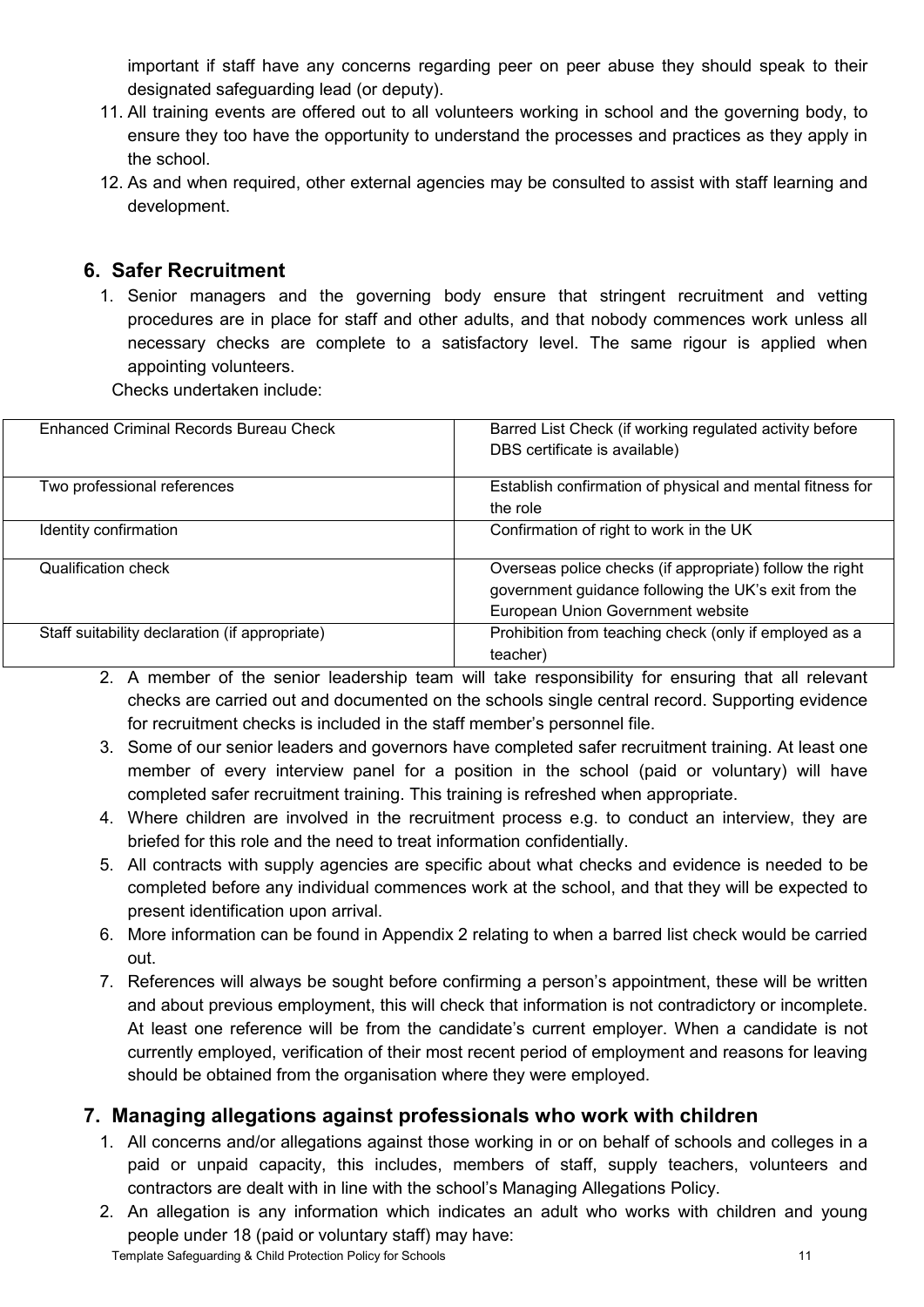- i. Behaved in a way that has harmed a child, or may have harmed a child;
- ii. Possibly committed a criminal offence against or related to a child;
- iii. Behaved towards a child or children in such a way that indicates he or she may pose a risk of harm to children; or
- iv. Behaved or may have behaved in a way that indicates they may not be suitable to work with children.
- 3. This applies to any child the member of staff has contact with in their personal or professional life.
- 4. All staff are reminded of the schools Whistleblowing Policy.
- 5. The NSPCC whistleblowing details are at Appendix 4.
- 6. Allegations regarding members of staff at the school must be reported immediately to the headteacher, or in their absence the assistant headteachers. The designated safeguarding lead will talk through your concerns even though you may feel uncomfortable doing this in relation to a colleague. In addition if you feel you may be at risk of an allegation then self-report the issue as you may find yourself in a difficult situation.
- 7. Any allegations concerning the headteacher should be referred to the Chair of Governors using the contacts details set out in the key information section of this policy.
- 8. Concerns that meet the above criteria will be referred to the Local Authority Designated Officer (LADO) within one working day. Contact details for the LADO for Trafford can be found in Appendix 4.
- 9. Initial discussions with the LADO will consider the nature of the allegation and next steps.
- 10. Whilst the setting does not directly employ supply staff, we will ensure allegations are dealt with properly. In no circumstances will our setting decide to cease to use a supply teacher due to safeguarding concerns, without finding out the facts and liaising with the local authority designated officer (LADO) to determine a suitable outcome. The Governing Body will discuss with the agency as to whether it is appropriate to suspend the supply teacher, or redeploy them to another part of the school, whilst they carry out their investigation.
- 11. The setting will usually take the lead because agencies do not have direct access to children or other school staff, so they will not be able to collect the facts when an allegation is made, nor do they have all the relevant information required by the LADO as part of the referral process.
- 12. The Managing Allegation policy sets out the procedures in place to make a referral to the Disclosure and Barring Service (DBS) if a person in regulated activity has been dismissed or removed due to safeguarding concerns or would have been had they not resigned. Or where a teacher's employer, including an agency, dismisses or ceases to use the services of a teacher because of serious misconduct, or might have dismissed them or ceased to use their services had they not left first, they must consider whether to refer the case to the Secretary of State (via the Teaching Regulation Agency).
- 13. There is a legal requirement for schools and colleges to make a referral to the DBS where they remove an individual from regulated activity (or would have removed an individual had they not left), and they believe the individual has:
	- i. engaged in relevant conduct in relation to children and/or adults,
	- ii. satisfied the harm test in relation to children and/or vulnerable adults; or
	- iii. been cautioned or convicted of a relevant (automatic barring either with or without the right to make representations) offence. The DBS will consider whether to bar the person.
- 14. Where a school or sixth form college teacher's employer, including an agency, dismisses or ceases to use the services of a teacher because of serious misconduct, or might have dismissed them or ceased to use their services had they not left first, they must consider whether to refer the case to the Secretary of State, as required by sections 141D and 141E of the Education Act 2002. The Secretary of State may investigate the case, and if s/he finds there is a case to answer, must then decide whether to make a prohibition order in respect of the person.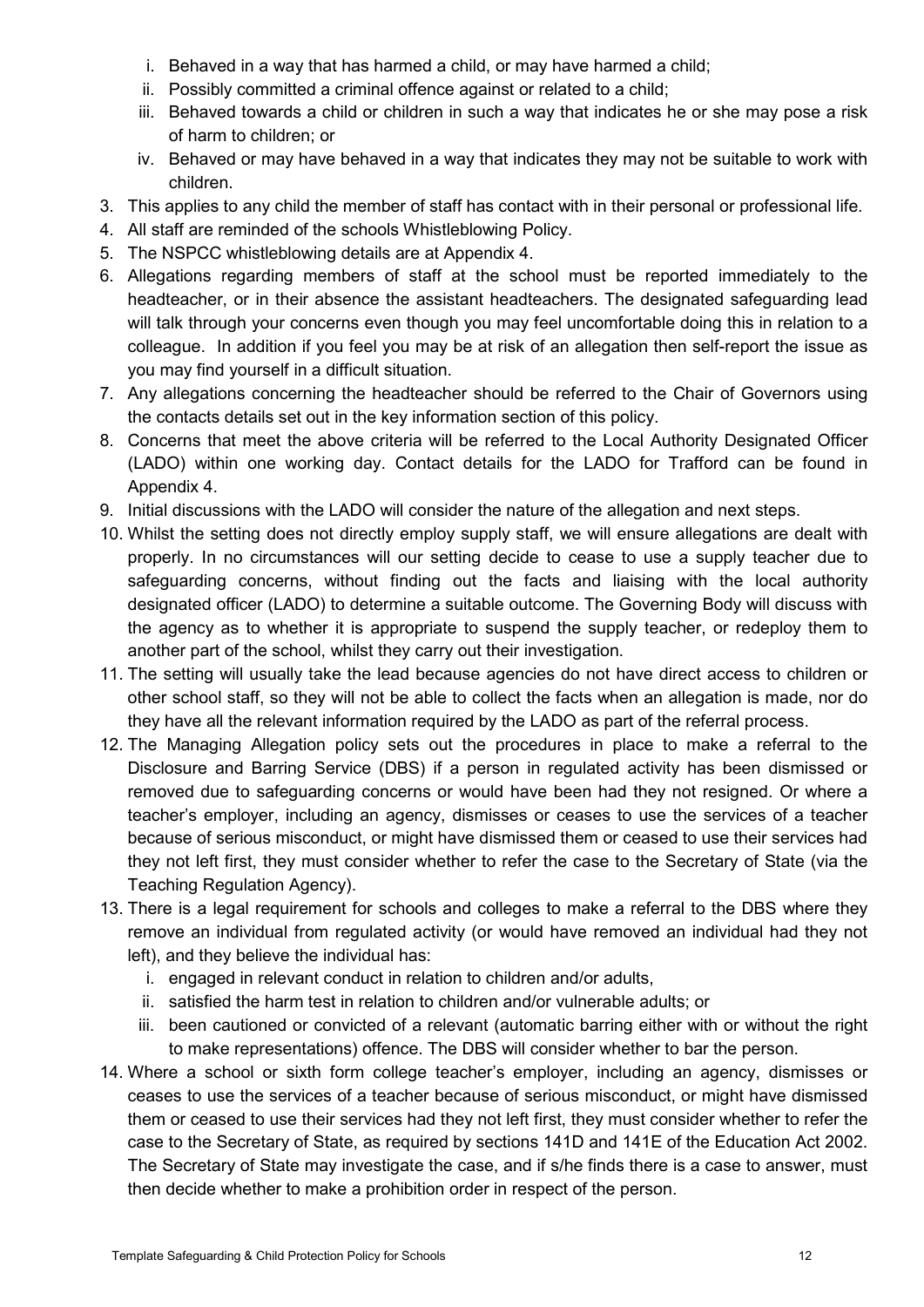### <span id="page-13-0"></span>**8. Controlling access to school premises**

- 1. Schools can bar someone from the premises if they feel that their behaviour poses a risk to staff or pupils. It's enough for a member of staff or a pupil to feel threatened.
- 2. The school should tell an individual that they've been barred or they intend to bar them, in writing. Letters should usually be signed by the headteacher, though in some cases the local authority may wish to write instead. The individual must be allowed to present their side.
- 3. A school can either:
	- i. bar them temporally, until the individual has had the opportunity to formally present their side; or
	- ii. tell them they intend to bar them and invite them to present their side by a set deadline.
- 4. After the individual's side has been heard, the school can decide whether to continue with barring them. The decision will be reviewed within a reasonable time, decided by the school.
- 5. The Department for Education (DfE) does not get involved in individual cases.
- 6. We don't knowingly allow any person on to school grounds who:
	- i. is a convicted sex offender, subject to the notification requirements of the Sexual Offences Act 2003; or
	- ii. is subject to a Risk of Sexual Harm Order, Sexual Risk Order or Child Abduction Notice.
- 7. If you don't disclose relevant information relating to the above about yourself, and it later becomes known to us, we reserve the right to require that you leave the school site.

<span id="page-13-1"></span>

| <b>Glossary</b><br>9. |  |
|-----------------------|--|
|-----------------------|--|

| Term                                                                    | Meaning                                                                                                                                                                                                                                                                                                                                                                                                                                                                                                                                                                                                                                |
|-------------------------------------------------------------------------|----------------------------------------------------------------------------------------------------------------------------------------------------------------------------------------------------------------------------------------------------------------------------------------------------------------------------------------------------------------------------------------------------------------------------------------------------------------------------------------------------------------------------------------------------------------------------------------------------------------------------------------|
| A Child                                                                 | A person who has not yet reached their 18 <sup>th</sup> birthday.                                                                                                                                                                                                                                                                                                                                                                                                                                                                                                                                                                      |
| Abuse                                                                   | A form of maltreatment of a child. Somebody may abuse or neglect a child by inflicting harm,<br>or by failing to act to prevent harm. Children may be abused in a family or in an institutional or<br>community setting by those who know them or, more rarely by others (e.g. via the internet).<br>They may be abused by an adult or adults or another child or children.                                                                                                                                                                                                                                                            |
| Bullying &<br>Cyberbullying                                             | Behaviour that is:<br>• repeated<br>intended to hurt someone either physically or emotionally<br>often aimed at certain groups, for example because of race, religion, gender or sexual<br>orientation                                                                                                                                                                                                                                                                                                                                                                                                                                 |
| <b>Child Protection</b>                                                 | Activity that is undertaken to protect specific children who are suffering, or are likely to suffer,<br>significant harm.                                                                                                                                                                                                                                                                                                                                                                                                                                                                                                              |
| Child sexual<br>exploitation                                            | Child sexual exploitation is a form of child sexual abuse. It occurs where an individual or<br>group takes advantage of an imbalance of power to coerce, manipulate or deceive a child or<br>young person under the age of 18 into sexual activity (a) in exchange for something the victim<br>needs or wants, and/or (b) for the financial advantage or increased status of the perpetrator or<br>facilitator. The victim may have been sexually exploited even if the sexual activity appears<br>consensual. Child sexual exploitation does not always involve physical contact; it can also<br>occur through the use of technology. |
| Children with<br>Special<br>Educational<br>Needs and/or<br>disabilities | SEN - a child or young person has SEN if they have a learning difficulty or disability which<br>calls for special educational provision to be made for him or her.<br>Disability - a physical or mental impairment which has a long-term and substantial adverse<br>effect on their ability to carry out normal day-to-day activities.                                                                                                                                                                                                                                                                                                 |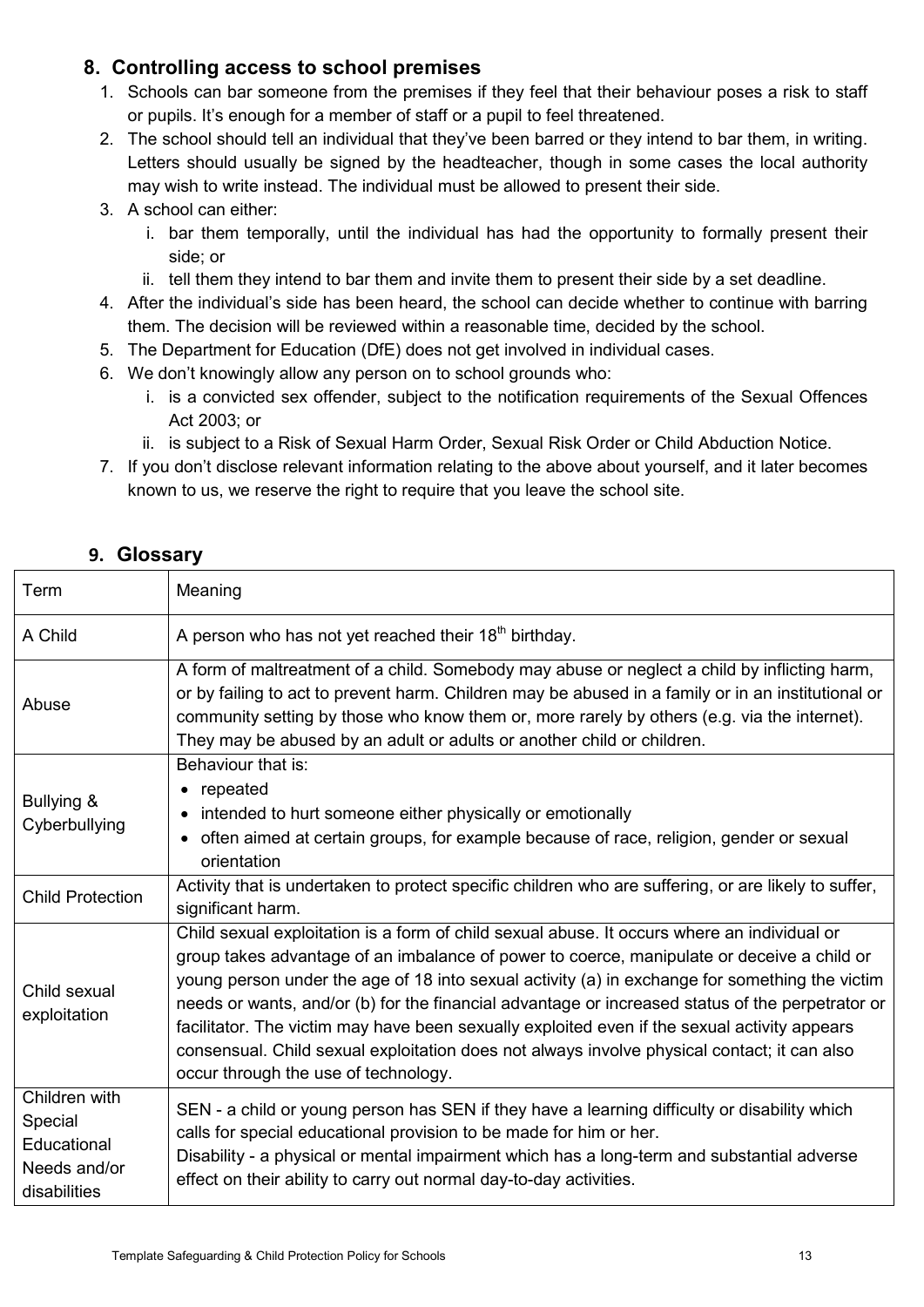| Term                                      | Meaning                                                                                                                                                                                                                                                                                                                                                                                                                                                                                                                                                                                                                                                                                                                                                                                                                                                                                                                                                                                                                                                                                                                                                                   |
|-------------------------------------------|---------------------------------------------------------------------------------------------------------------------------------------------------------------------------------------------------------------------------------------------------------------------------------------------------------------------------------------------------------------------------------------------------------------------------------------------------------------------------------------------------------------------------------------------------------------------------------------------------------------------------------------------------------------------------------------------------------------------------------------------------------------------------------------------------------------------------------------------------------------------------------------------------------------------------------------------------------------------------------------------------------------------------------------------------------------------------------------------------------------------------------------------------------------------------|
| Contextual<br>Safeguarding                | Contextual Safeguarding is an approach to understanding, and responding to, young people's<br>experiences of significant harm beyond their families. It recognises that the different<br>relationships that young people form in their neighbourhoods, schools and online can feature<br>violence and abuse.                                                                                                                                                                                                                                                                                                                                                                                                                                                                                                                                                                                                                                                                                                                                                                                                                                                              |
| <b>County Lines</b>                       | County lines is a term used to describe gangs and organised criminal networks involved in<br>exporting illegal drugs using dedicated mobile phone lines or other form of "deal line". This<br>activity can happen locally as well as across the UK - no specified distance of travel is<br>required. Children and vulnerable adults are exploited to move, store and sell drugs and<br>money. Offenders will often use coercion, intimidation, violence (including sexual violence)<br>and weapons to ensure compliance of victims.                                                                                                                                                                                                                                                                                                                                                                                                                                                                                                                                                                                                                                       |
| Criminal<br>Exploitation                  | Involves young people under the age of 18 in exploitative situations, relationships or contexts,<br>where they may be manipulated or coerced into committing crime on behalf of an individual or<br>gang in return for gifts, these may include: friendship or peer acceptance, but also cigarettes,<br>drugs, alcohol or even food and accommodation.                                                                                                                                                                                                                                                                                                                                                                                                                                                                                                                                                                                                                                                                                                                                                                                                                    |
| Domestic Abuse                            | any incident or pattern of incidents of controlling, coercive, threatening behaviour, violence or<br>abuse between those aged 16 or over who are, or have been, intimate partners or family<br>members regardless of gender or sexuality. The abuse can encompass, but is not limited to:<br>psychological<br>physical<br>sexual<br>$\bullet$<br>financial<br>emotional                                                                                                                                                                                                                                                                                                                                                                                                                                                                                                                                                                                                                                                                                                                                                                                                   |
| Early Help                                | Early help means providing support as soon as a problem emerges, at any point in a child's<br>life, from the foundation years through to the teenage years. Early help can also prevent<br>further problems arising.                                                                                                                                                                                                                                                                                                                                                                                                                                                                                                                                                                                                                                                                                                                                                                                                                                                                                                                                                      |
| <b>Emotional Abuse</b>                    | The persistent emotional maltreatment of a child such as to cause severe and adverse effects<br>on the child's emotional development. It may involve conveying to a child that they are<br>worthless or unloved, inadequate, or valued only insofar as they meet the needs of another<br>person.<br>It may include not giving the child opportunities to express their views, deliberately silencing<br>them or 'making fun' of what they say or how they communicate. It may feature age or<br>developmentally inappropriate expectations being imposed on children. These may include<br>interactions that are beyond a child's developmental capability as well as overprotection and<br>limitation of exploration and learning, or preventing the child participating in normal social<br>interaction. It may involve seeing or hearing the ill-treatment of another. It may involve serious<br>bullying (including cyberbullying), causing children frequently to feel frightened or in danger,<br>or the exploitation or corruption of children. Some level of emotional abuse is involved in all<br>types of maltreatment of a child, although it may occur alone. |
| <b>Female Genital</b><br>Mutilation (FGM) | Female genital mutilation (FGM) is a procedure where the female genitals are deliberately<br>cut, injured or changed, but where there's no medical reason for this to be done.                                                                                                                                                                                                                                                                                                                                                                                                                                                                                                                                                                                                                                                                                                                                                                                                                                                                                                                                                                                            |
| Gangs & Youth<br>Violence                 | Defining a gang is difficult, They tend to fall into three categories; peer groups, street gangs<br>and organised crime groups. It can be common for groups of children and young people to<br>gather together in public places to socialise, and although some peer group gatherings can<br>lead to increased antisocial behaviour and low level youth offending, these activities should<br>not be confused with the serious violence of a Street Gang.<br>A Street Gang can be described as a relatively durable, predominantly street-based group of<br>children who see themselves (and are seen by others) as a discernible group for whom crime                                                                                                                                                                                                                                                                                                                                                                                                                                                                                                                    |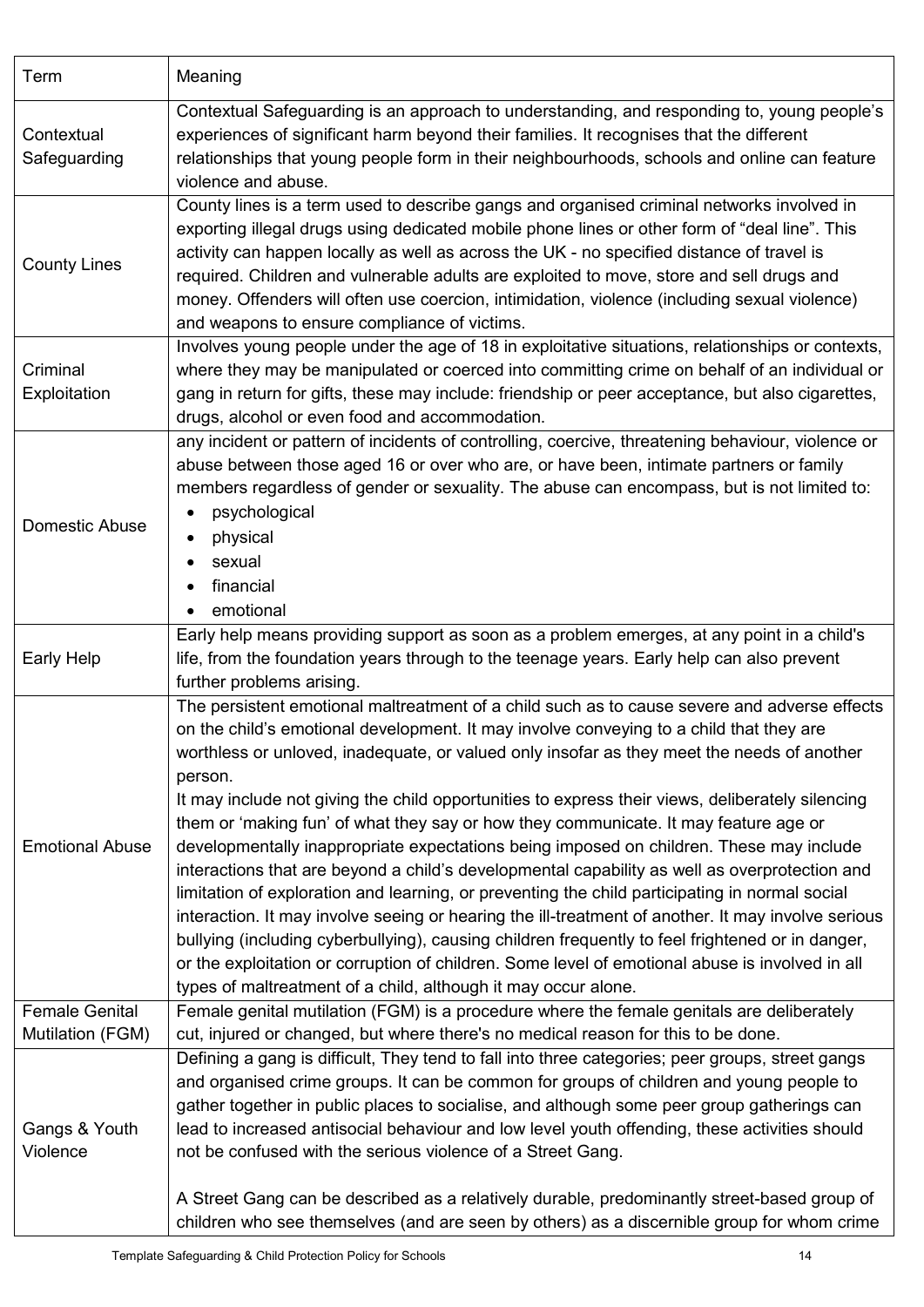| Term                       | Meaning                                                                                                                                                                                                                                                                                                                                                                                                                                                                                                                                                                                                                                                                                                                                                                                                                                          |
|----------------------------|--------------------------------------------------------------------------------------------------------------------------------------------------------------------------------------------------------------------------------------------------------------------------------------------------------------------------------------------------------------------------------------------------------------------------------------------------------------------------------------------------------------------------------------------------------------------------------------------------------------------------------------------------------------------------------------------------------------------------------------------------------------------------------------------------------------------------------------------------|
|                            | and violence is integral to the group's identity.                                                                                                                                                                                                                                                                                                                                                                                                                                                                                                                                                                                                                                                                                                                                                                                                |
|                            | An organised criminal group is a group of individuals normally led by adults for whom<br>involvement in crime is for personal gain (financial or otherwise).                                                                                                                                                                                                                                                                                                                                                                                                                                                                                                                                                                                                                                                                                     |
| Hate                       | Hostility or prejudice based on one of the following things:<br>disability<br>$\bullet$<br>race<br>$\bullet$<br>religion<br>٠<br>transgender identity<br>sexual orientation.                                                                                                                                                                                                                                                                                                                                                                                                                                                                                                                                                                                                                                                                     |
| Honour-based               | Honour based violence is a violent crime or incident which may have been committed to                                                                                                                                                                                                                                                                                                                                                                                                                                                                                                                                                                                                                                                                                                                                                            |
| violence                   | protect or defend the honour of the family or community.                                                                                                                                                                                                                                                                                                                                                                                                                                                                                                                                                                                                                                                                                                                                                                                         |
| Image Sharing<br>"sexting" | Sexting is when someone shares consensual and non-consensual sharing of nudes and<br>semi-nudes images and/or videos. <sup>5</sup><br>They can be sent using mobiles, tablets, smartphones, and laptops - any device that allows<br>you to share media and messages.                                                                                                                                                                                                                                                                                                                                                                                                                                                                                                                                                                             |
| <b>Mental Health</b>       | Negative experiences and distressing life events can affect mental health in a way that can<br>bring about changes in a young person's behaviour or emotional state, displayed in a range of<br>different ways, all of which can be an indication of an underlying problem. This can include:<br>• Emotional state (fearful, withdrawn, low self-esteem)<br>• Behaviour (aggressive or oppositional; habitual body rocking)<br>• Interpersonal behaviours (indiscriminate contact or affection seeking, over-friendliness or<br>excessive clinginess; demonstrating excessively 'good' behaviour to prevent disapproval;<br>failing to seek or accept appropriate comfort or affection from an appropriate person when<br>significantly distressed; coercive controlling behaviour; or lack of ability to understand and<br>recognise emotions). |
| Modern Slavery             | Modern slavery encompasses human trafficking and slavery, servitude and forced or<br>compulsory labour. Exploitation can take many forms, including: sexual exploitation, forced<br>labour, slavery, servitude, forced criminality and the removal of organs.                                                                                                                                                                                                                                                                                                                                                                                                                                                                                                                                                                                    |
| Neglect                    | Neglect is the persistent failure to meet a child's basic physical and/or psychological needs,<br>likely to result in the serious impairment of the child's health or development. Neglect may<br>occur during pregnancy as a result of maternal substance abuse. Once a child is born,<br>neglect may involve a parent or carer failing to:<br>• Protect a child from physical and emotional harm or danger.<br>• Ensure adequate supervision (including the use of inadequate care-givers).<br>• Ensure access to appropriate medical care or treatment.<br>. It may also include neglect of, or unresponsiveness to, a child's basic emotional needs.                                                                                                                                                                                         |
| Operation<br>Encompass     | Operation Encompass operates in all police forces across England. It helps police and<br>schools work together to provide emotional and practical help to children. The system<br>ensures that when police are called to an incident of domestic abuse, where there are<br>children in the household who have experienced the domestic incident, the police will inform<br>the key adult (usually the designated safeguarding lead) in school before the child or children<br>arrive at school the following day. This ensures that the school has up to date relevant<br>information about the child's circumstances and can enable immediate support to be put in<br>place, according to the child's needs. Operation Encompass does not replace statutory                                                                                     |

<span id="page-15-0"></span><sup>—————————————————————&</sup>lt;br><sup>5</sup> Consensual image sharing, especially between older children of the same age, may require a different response. It might not be abusive – but children still need to know it is illegal- whilst non-consensual is illegal and abusive. [UKCIS](https://www.gov.uk/government/publications/sharing-nudes-and-semi-nudes-advice-for-education-settings-working-with-children-and-young-people) provides detailed advice about sharing of nudes and semi-nude images and videos

Template Safeguarding & Child Protection Policy for Schools 15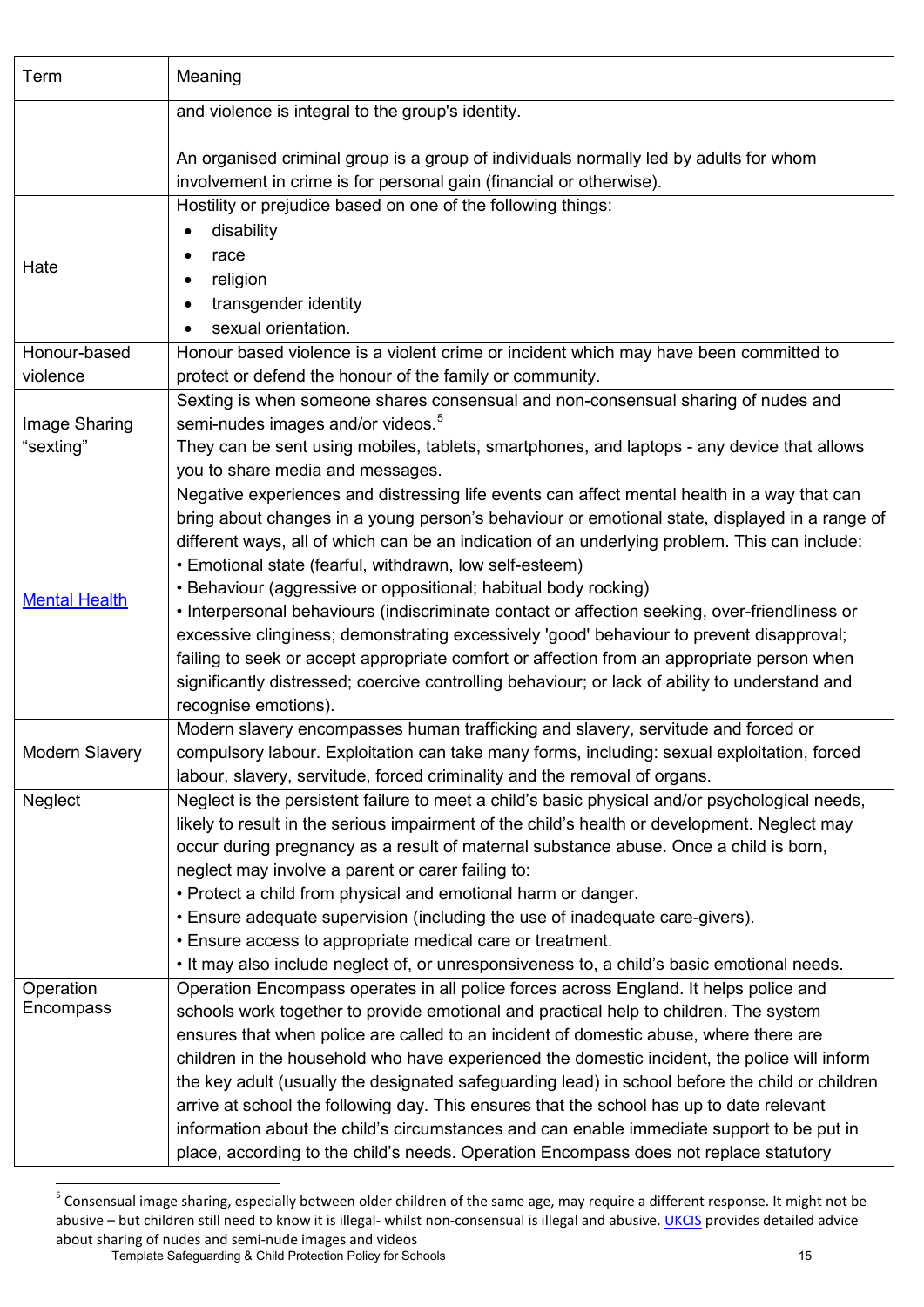| Term                                                        | Meaning                                                                                                                                                                                                                                                                                                                                                                                                                                                                                                                                                                                                                                                                                                                                                                                                                                                                                                                                                                                                                                                                                                                                                                                                                  |  |  |
|-------------------------------------------------------------|--------------------------------------------------------------------------------------------------------------------------------------------------------------------------------------------------------------------------------------------------------------------------------------------------------------------------------------------------------------------------------------------------------------------------------------------------------------------------------------------------------------------------------------------------------------------------------------------------------------------------------------------------------------------------------------------------------------------------------------------------------------------------------------------------------------------------------------------------------------------------------------------------------------------------------------------------------------------------------------------------------------------------------------------------------------------------------------------------------------------------------------------------------------------------------------------------------------------------|--|--|
|                                                             | safeguarding procedures. Where appropriate, the police and/or schools should make a<br>referral to children's social care if they are concerned about a child's welfare. More<br>information about the scheme and how schools can become involved is available on the<br><b>Operation Encompass website</b>                                                                                                                                                                                                                                                                                                                                                                                                                                                                                                                                                                                                                                                                                                                                                                                                                                                                                                              |  |  |
| Peer on Peer<br>Abuse                                       | Children can abuse other children (often referred to as peer on peer abuse) and it can take<br>many forms. It can happen both inside and outside of school/college and online. It is<br>important that all staff recognise the indicators and signs of peer on peer abuse and know<br>how to identify it and respond to reports. This can include (but is not limited to): bullying<br>(including cyberbullying, prejudice-based and discriminatory bullying); abuse within intimate<br>partner relationships; physical abuse such as hitting, kicking, shaking, biting, hair pulling, or<br>otherwise causing physical harm; sexual violence and sexual harassment; consensual and<br>non-consensual sharing of nudes and semi-nudes images and/or videos; causing someone to<br>engage in sexual activity without consent, such as forcing someone to strip, touch themselves<br>sexually, or to engage in sexual activity with a third party; upskirting and initiation/hazing type<br>violence and rituals. Addressing inappropriate behaviour (even if it appears to be relatively<br>innocuous) can be an important intervention that helps prevent problematic, abusive and/or<br>violent behaviour in the future |  |  |
| <b>Physical Abuse</b>                                       | A form of abuse which may involve hitting, shaking, throwing, poisoning, burning or scalding,<br>drowning, suffocating or otherwise causing physical harm to a child. Physical harm may also<br>be caused when a parent or carer fabricates the symptoms of, or deliberately induces, illness<br>in a child.                                                                                                                                                                                                                                                                                                                                                                                                                                                                                                                                                                                                                                                                                                                                                                                                                                                                                                             |  |  |
| <b>Private Fostering</b>                                    | A private fostering arrangement is one that is made privately (without the involvement of a<br>local authority) for the care of a child under the age of 16 years (under 18, if disabled) by<br>someone other than a parent or close relative, in their own home, with the intention that it<br>should last for 28 days or more. (Close family relative is defined as a 'grandparent, brother,<br>sister, uncle or aunt' and includes half-siblings and step-parents; it does not include great-<br>aunts or uncles, great grandparents or cousins.)                                                                                                                                                                                                                                                                                                                                                                                                                                                                                                                                                                                                                                                                     |  |  |
| Radicalisation &<br>Extremism                               | Radicalisation refers to the process by which a person comes to support terrorism and forms<br>of extremism leading to terrorism.<br>Extremism is vocal or active opposition to fundamental British values, including democracy,<br>the rule of law, individual liberty and mutual respect and tolerance of different faiths and<br>beliefs. We also include in our definition of extremism calls for the death of members of our<br>armed forces, whether in this country or overseas.                                                                                                                                                                                                                                                                                                                                                                                                                                                                                                                                                                                                                                                                                                                                  |  |  |
| Relationship<br>Abuse                                       | Teen relationship abuse consists of the same patterns of coercive and controlling behaviour<br>as domestic abuse. These patterns might include some or all of the following: sexual abuse,<br>physical abuse, financial abuse, emotional abuse and psychological abuse.                                                                                                                                                                                                                                                                                                                                                                                                                                                                                                                                                                                                                                                                                                                                                                                                                                                                                                                                                  |  |  |
| Safeguarding and<br>promoting the<br>welfare of<br>children | protecting children from maltreatment;<br>$\bullet$<br>preventing impairment of children's health or development;<br>٠<br>ensuring that children grow up in circumstances consistent with the provision of safe<br>$\bullet$<br>and effective care; and<br>taking action to enable all children to have the best outcomes.                                                                                                                                                                                                                                                                                                                                                                                                                                                                                                                                                                                                                                                                                                                                                                                                                                                                                               |  |  |
| <b>Serious Violence</b>                                     | The word 'gang' means different things in different contexts, the government in their paper<br>'Safeguarding children and young people who may be affected by gang activity' distinguishes<br>between peer groups, street gangs and organised criminal gangs.<br>Peer group<br>$\bullet$<br>A relatively small and transient social grouping which may or may not describe<br>themselves as a gang depending on the context.                                                                                                                                                                                                                                                                                                                                                                                                                                                                                                                                                                                                                                                                                                                                                                                             |  |  |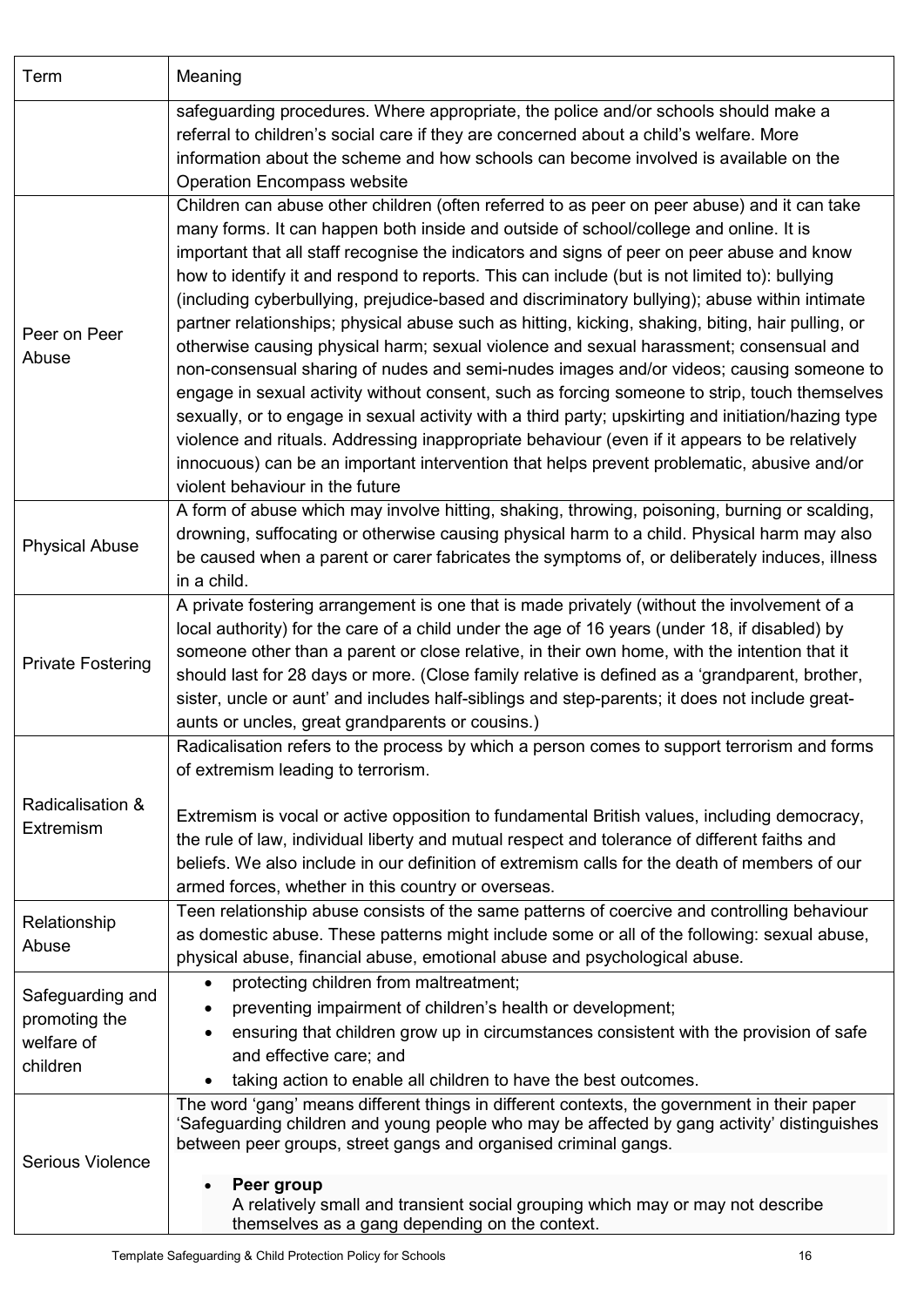| Term                                     | Meaning                                                                                                                                                                                                                                                                                                                                                                                                                                                                                                                                                                                                                                                                                                                                                                                                                                                                     |  |  |
|------------------------------------------|-----------------------------------------------------------------------------------------------------------------------------------------------------------------------------------------------------------------------------------------------------------------------------------------------------------------------------------------------------------------------------------------------------------------------------------------------------------------------------------------------------------------------------------------------------------------------------------------------------------------------------------------------------------------------------------------------------------------------------------------------------------------------------------------------------------------------------------------------------------------------------|--|--|
|                                          | <b>Street gang</b><br>"Groups of young people who see themselves (and are seen by others) as a<br>discernible group for whom crime and violence is integral to the group's identity."<br><b>Organised criminal gangs</b><br>"A group of individuals for whom involvement in crime is for personal gain (financial or<br>otherwise). For most crime is their 'occupation."<br>It's not illegal for a young person to be in a gang – there are different types of 'gang' and not<br>every 'gang' is criminal or dangerous. However, gang membership can be linked to illegal<br>activity, particularly organised criminal gangs involved in trafficking, drug dealing and violent<br>crime.                                                                                                                                                                                   |  |  |
|                                          |                                                                                                                                                                                                                                                                                                                                                                                                                                                                                                                                                                                                                                                                                                                                                                                                                                                                             |  |  |
| Sexual Abuse                             | Involves forcing or enticing a child or young person to take part in sexual activities, not<br>necessarily involving a high level of violence, whether or not the child is aware of what is<br>happening. The activities may involve physical contact, including assault by penetration (for<br>example rape or oral sex) or non-penetrative acts such as masturbation, kissing, rubbing and<br>touching outside of clothing.<br>They may also include non-contact activities, such as involving children in looking at, or in the<br>production of, sexual images, watching sexual activities, encouraging children to behave in<br>sexually inappropriate ways, or grooming a child in preparation for abuse (including via the<br>internet). Sexual abuse is not solely perpetrated by adult males. Women can also commit acts<br>of sexual abuse, as can other children |  |  |
| Sexual<br>harassment<br>between children | When referring to sexual harassment we mean 'unwanted conduct of a sexual nature' that<br>can occur online and offline. Sexual harassment is likely to: violate a child's dignity, and/or<br>make them feel intimidated, degraded or humiliated and/or create a hostile, offensive or<br>sexualised environment, and can include: sexual comments, sexual jokes or taunting, online<br>sexual harassment or physical behaviour such as deliberately brushing against someone.                                                                                                                                                                                                                                                                                                                                                                                               |  |  |
| Sexual violence<br>between children      | When referring to sexual violence we are referring to sexual offences under the Sexual<br>Offences Act 2003 <sup>6</sup> .<br>Sexual violence offences include: rape, assault by penetration and sexual assault.                                                                                                                                                                                                                                                                                                                                                                                                                                                                                                                                                                                                                                                            |  |  |
| Trafficking                              | Trafficking in persons shall mean the recruitment, transportation, transfer, harbouring or<br>receipt of persons, by means of the threat or use of force or other forms of coercion, of<br>abduction, of fraud, of deception, of abuse of power or of a position of vulnerability or of the<br>giving or receiving of payments or benefits to achieve the consent of a person having control<br>of another person, for the purpose of exploitation. Exploitation shall include, at a minimum,<br>the exploitation of the prostitution of others or other forms of sexual exploitation, forced labour<br>or services, slavery or practices similar to slavery, servitude or removal of organs.                                                                                                                                                                               |  |  |

<span id="page-17-0"></span>Template Safeguarding & Child Protection Policy for Schools 17 –<br><sup>6</sup> <u>[Legislation.gov](https://www.legislation.gov.uk/ukpga/2003/42/contents)</u>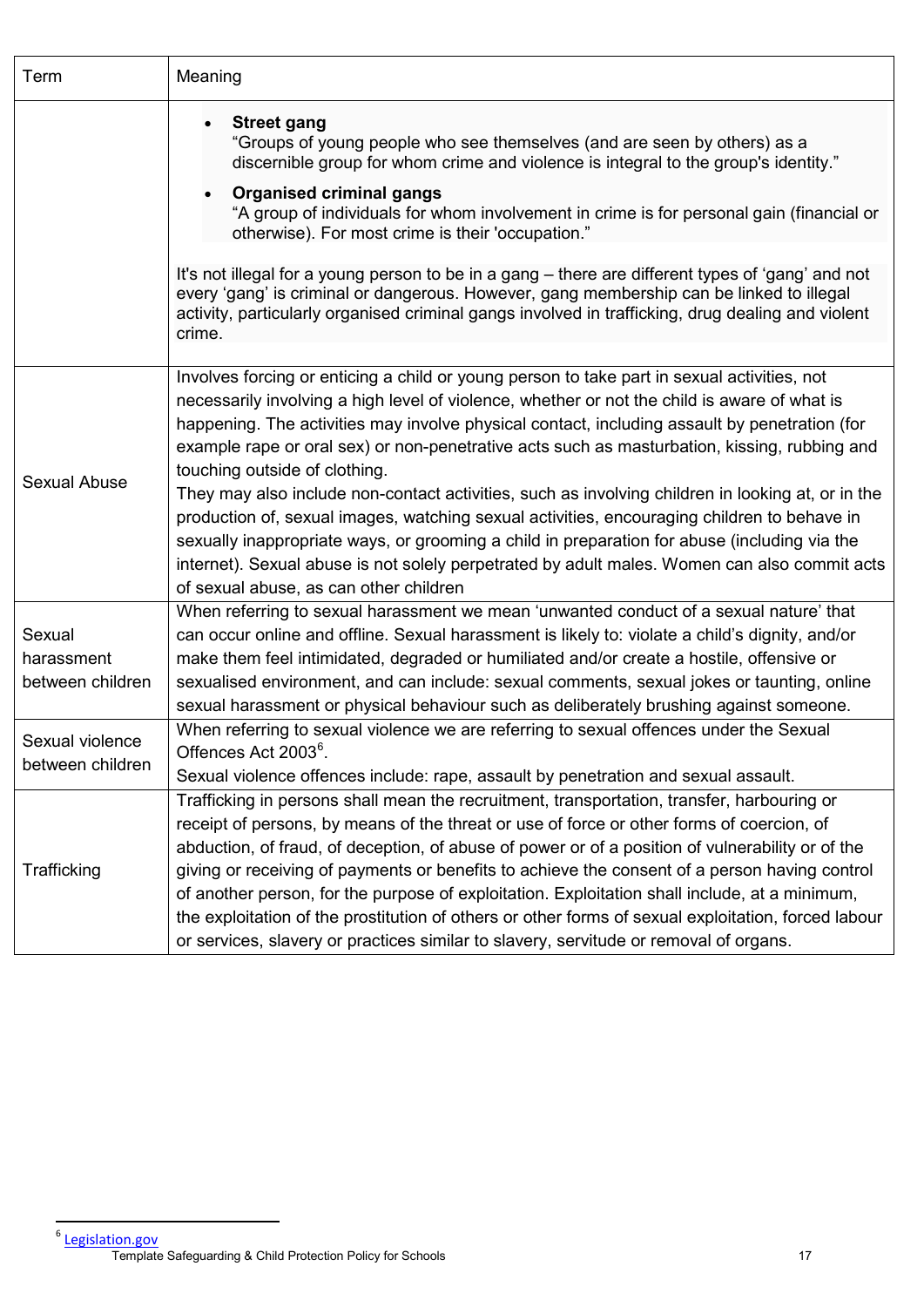## <span id="page-18-0"></span>**Operation Encompass Process**



Police attend and incident of Domestic Abuse.

Details of perpetrator, victim and all children who usually reside at the address (whether present during DA incident or not) are recorded.

'Voice of the Child' is recorded.

The police officer who attneded the incident will email the notification to the school before the end of their shift.

Every effort will be made to ensure this notification is sent before 09:00. In instances where the police officer does not send the notification the GMP Safeguarding Team are continuing to send these.

Designated Safeguarding Lead and/or Deputy (Key Adult) will review the information, assess the risk and develop a working strategy.

Working strategy may include checking the child's records for recent concerns, discussion with child's teacher, providing overt or silent support.

If you are concerned the child is being subjected to or has been subject to significant harm you should inform children's social care.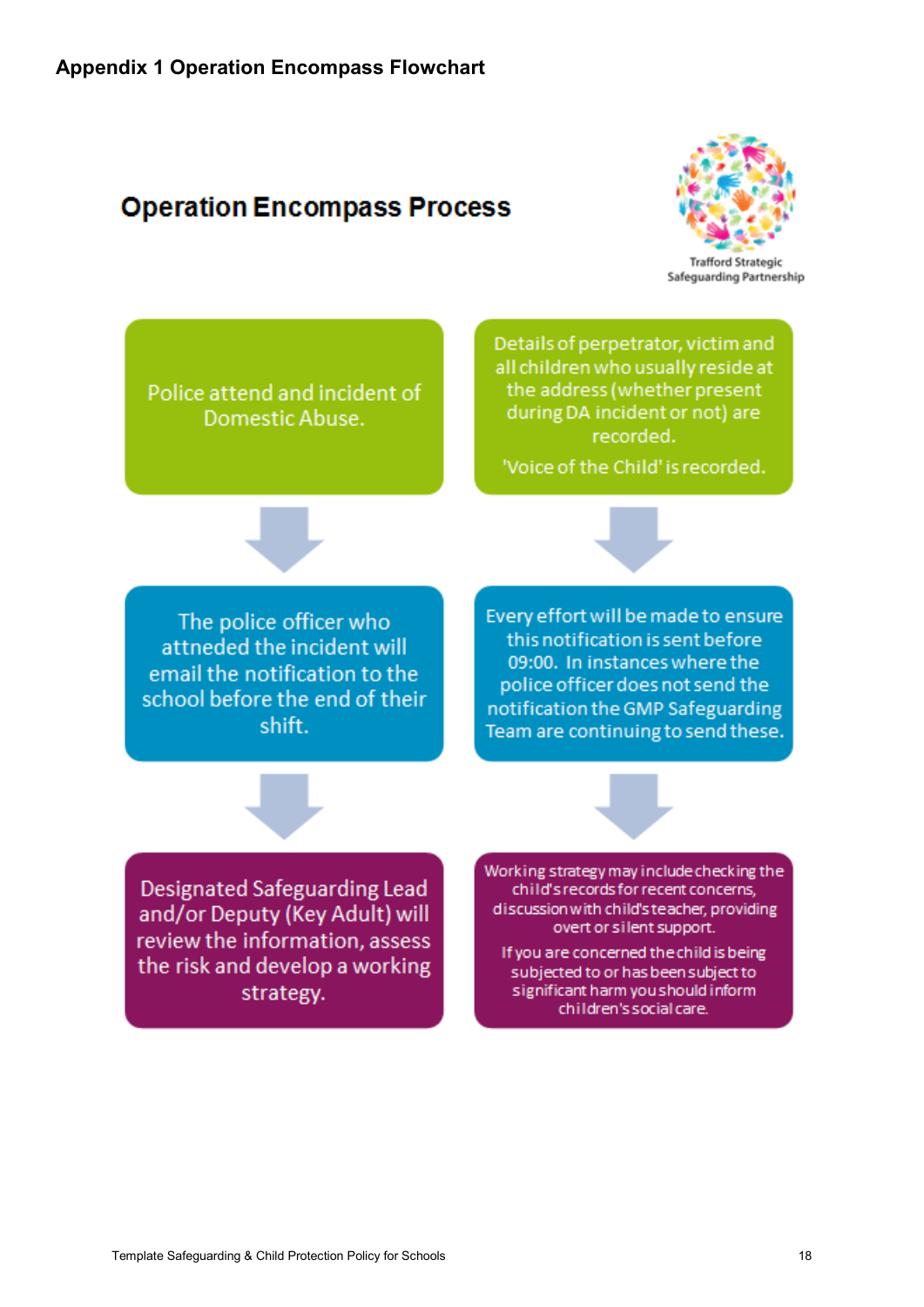<span id="page-19-0"></span>

*Taken from DfE statutory guidance Keeping children safe in education, September 2021*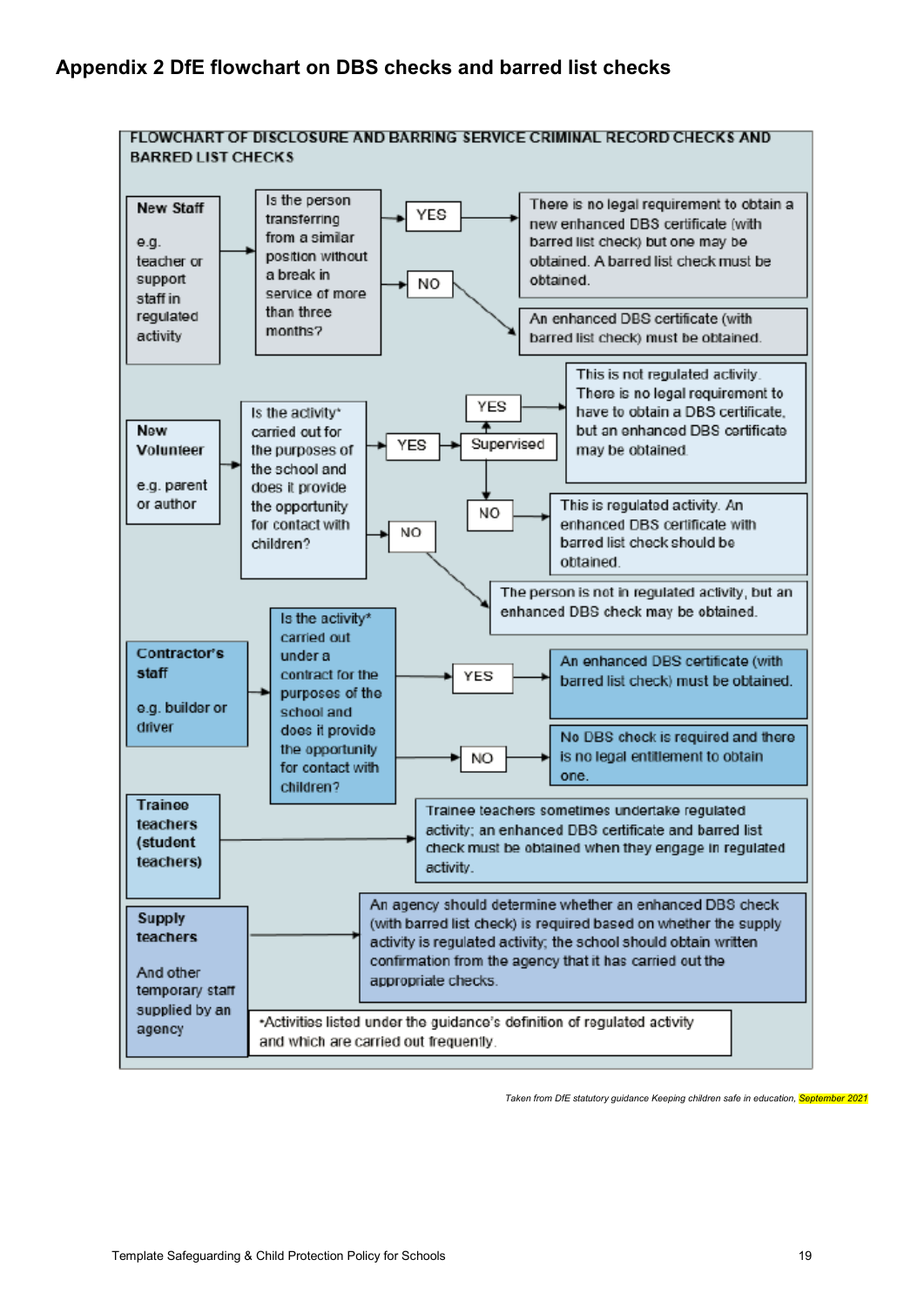### <span id="page-20-0"></span>**Appendix 3 HM Government guidance -What to do if you're worried a child is being abuse**

Advice for practitioners [Government website](https://assets.publishing.service.gov.uk/government/uploads/system/uploads/attachment_data/file/419604/What_to_do_if_you_re_worried_a_child_is_being_abused.pdf)

### <span id="page-20-1"></span>**Appendix 4 Contact details**

| Trafford Children's First Response                                                          | Local Authority Designated Officer (LADO)      |
|---------------------------------------------------------------------------------------------|------------------------------------------------|
| 0161 912 5125                                                                               | 0161 912 5125                                  |
| FirstResponse@trafford.gov.uk                                                               | FirstResponse@trafford.gov.uk                  |
| <b>Trafford Strategic Safeguarding Partnership</b><br>0161 911 8687<br>TSSP@trafford.gov.uk | <b>Trafford Personal Advisor</b>               |
| Social Care Out of Hours Emergency Duty                                                     | Police                                         |
| Team                                                                                        | Non-emergency $-101$                           |
| 0161 912 2020                                                                               | Emergency - 999                                |
| NW Counter-Terrorism Unit Channel Team<br>0161 856 6362<br>channel.project@gmp.police.uk    | NSPCC Whistleblowing Helpline NSPCC<br>website |

### <span id="page-20-2"></span>**Appendix 5 Department for Education- Child sexual exploitation**

Definition and a guide for practitioners, local leaders and decision makers working to protect children from sexual exploitation – February 2017

#### [Government website](https://assets.publishing.service.gov.uk/government/uploads/system/uploads/attachment_data/file/591903/CSE_Guidance_Core_Document_13.02.2017.pdf)

### <span id="page-20-3"></span>**Appendix 6 UK Council for Child Internet Safety guidance**

Sexting in schools and colleges: Responding to incidents and safeguarding young people - 2017

[https://assets.publishing.service.gov.uk/government/uploads/system/uploads/attachment\\_data/file/609874/](https://assets.publishing.service.gov.uk/government/uploads/system/uploads/attachment_data/file/609874/6_2939_SP_NCA_Sexting_In_Schools_FINAL_Update_Jan17.pdf) [6\\_2939\\_SP\\_NCA\\_Sexting\\_In\\_Schools\\_FINAL\\_Update\\_Jan17.pdf](https://assets.publishing.service.gov.uk/government/uploads/system/uploads/attachment_data/file/609874/6_2939_SP_NCA_Sexting_In_Schools_FINAL_Update_Jan17.pdf) 

### <span id="page-20-4"></span>**Appendix 7 Staff Safeguarding Checklist**

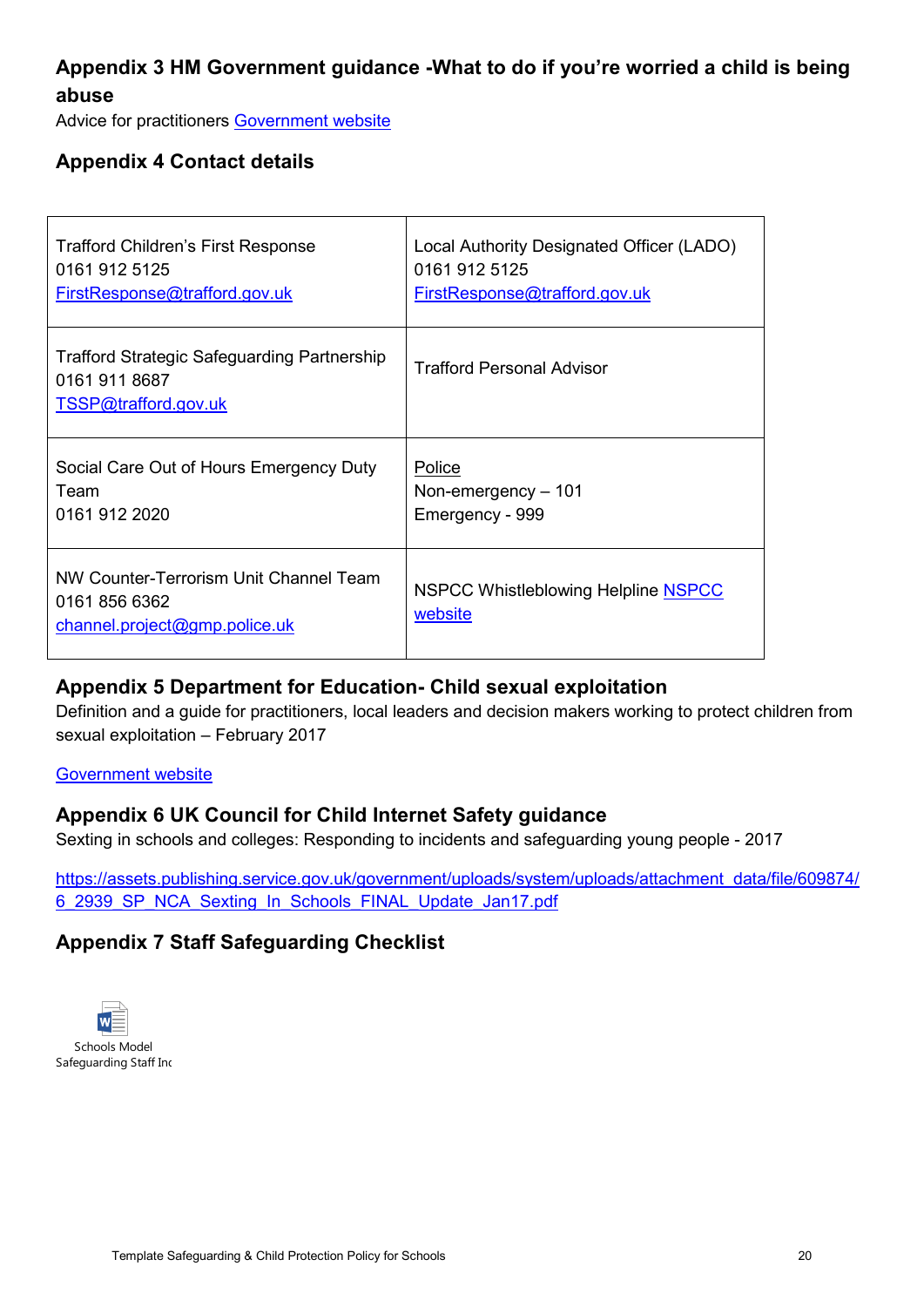## **Appendix 8 Trafford Strategic Safeguarding Partnership Level of Need**

<span id="page-21-0"></span>

| Level                          |                 | <b>Description:</b><br>At this level the child or family                                                                                                                                                                                                                                                     | What Needs to happen next?                                                                                                                                                                                                                                                                                                                                                   | <b>Assessment</b><br><b>Required</b><br><b>Referral Process</b>                                             |
|--------------------------------|-----------------|--------------------------------------------------------------------------------------------------------------------------------------------------------------------------------------------------------------------------------------------------------------------------------------------------------------|------------------------------------------------------------------------------------------------------------------------------------------------------------------------------------------------------------------------------------------------------------------------------------------------------------------------------------------------------------------------------|-------------------------------------------------------------------------------------------------------------|
| <b>Universal</b>               | ٠<br>Level      | is thriving without requirement for additional<br>support and all needs are being met by<br>universal services, for example Health Visitor,<br>School Nurse, Dentist or School.                                                                                                                              | Ensure that all families are aware of the Family Information Service and are<br>registered with Education and Training providers, Health Services and<br>Community Groups.                                                                                                                                                                                                   | Use of Trafford<br>Directory                                                                                |
| Early Help /<br>Prevention     | $\sim$<br>Level | may require or would benefit from additional<br>input or support from an agency/agencies.                                                                                                                                                                                                                    | When a child begins to display emerging needs requiring additional support,<br>services already working with the child should support the family by<br>undertaking an assessment and develop an Outcome Plan. This will identify<br>support from within the local community or a specific intervention.                                                                      | Assessment required<br>for example Early<br>Help Assessment.<br><b>Referral Form for</b><br>specific agency |
| Intensive<br>Support<br>Family | S<br>Level      | are experiencing multiple and/or complex<br>needs. The family is struggling to effect<br>change without the support and intervention of<br>services. There is a need for a greater level of<br>support including regular home visits.                                                                        | If a child or family's issues are more complex and cannot be managed within<br>the community and the family consent, additional support can be sourced<br>through Intensive Family Support. This would include support in the home,<br>pulling in multi-agency partners who are, or need to be, involved with the<br>child and family in order to achieve a positive outcome | Early Help<br>Assessment: which<br>will be required when<br>referring for Intensive<br>Family Support.      |
| Child In Need                  | 4<br>evel       | is unlikely to achieve or maintain a<br>reasonable standard of health or development<br>without the provision of services. The child's<br>health or development is likely to be<br>significantly impaired, or further impaired<br>without the provision of additional services; or<br>the child is disabled. | As the child and family's issues continue to escalate or if interventions are not<br>working and it is felt that the needs cannot be met without the intervention of<br>social care.<br>There should be a sound record of interventions and support offered<br>previously by services to highlight why social intervention is required.                                      | Child and Family<br>Assessment.<br>Referring agency to<br>complete referral.                                |
| Protection<br>Dalia<br>Child   | LO.<br>evel     | is at risk of or suffering significant harm and<br>is in need of help and protection. Has a high<br>level of unmet and complex needs requiring<br>statutory interventions.                                                                                                                                   | These children require immediate social care intervention to ensure<br>continued safety and positive development and to prevent significant harm.<br>This may lead to them becoming subject to a Multi-Agency Child Protection<br>(CP) Plan or becoming Looked After. Any child subject to a CP Plan or<br>Looked After will have social care intervention already in place. | Child and Family<br>Assessment.<br>Referring agency to<br>complete referral.                                |